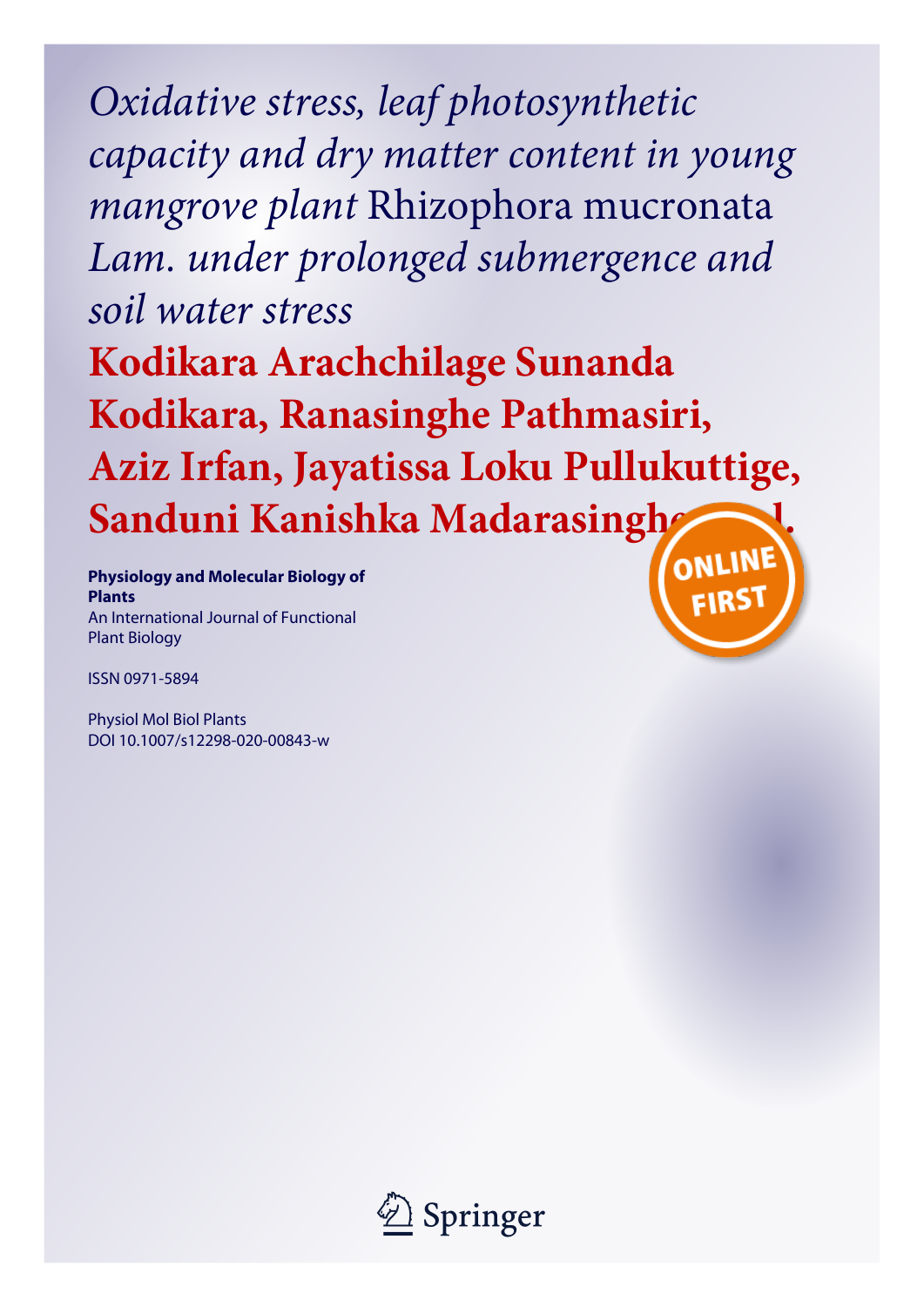**Your article is protected by copyright and all rights are held exclusively by Prof. H.S. Srivastava Foundation for Science and Society. This e-offprint is for personal use only and shall not be self-archived in electronic repositories. If you wish to self-archive your article, please use the accepted manuscript version for posting on your own website. You may further deposit the accepted manuscript version in any repository, provided it is only made publicly available 12 months after official publication or later and provided acknowledgement is given to the original source of publication and a link is inserted to the published article on Springer's website. The link must be accompanied by the following text: "The final publication is available at link.springer.com".**

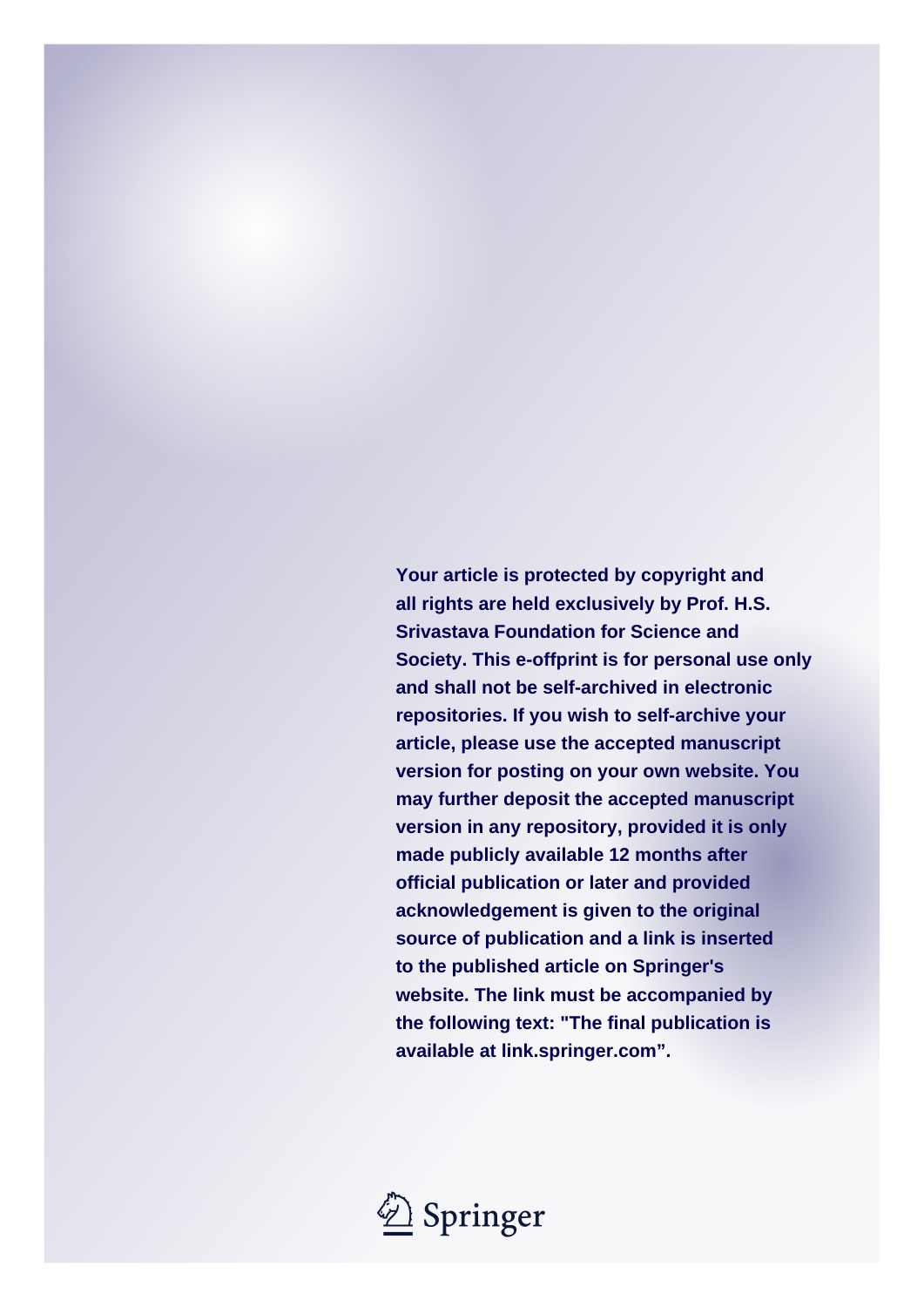RESEARCH ARTICLE



# Oxidative stress, leaf photosynthetic capacity and dry matter content in young mangrove plant Rhizophora mucronata Lam. under prolonged submergence and soil water stress

Kodikara Arachchilage Sunanda Kodikara<sup>1,4</sup> · Ranasinghe Pathmasiri<sup>2</sup> · Aziz Irfan<sup>3</sup> • Jayatissa Loku Pullukuttige<sup>1</sup> • Sanduni Kanishka Madarasinghe<sup>1</sup> • Dahdouh-Guebas Farid $4.5 \cdot$  Koedam Nico<sup>4</sup>

Received: 30 June 2019 / Revised: 9 June 2020 / Accepted: 22 June 2020 - Prof. H.S. Srivastava Foundation for Science and Society 2020

Abstract Young plants of Rhizophora mucronata Lam. were tested for oxidative stress, photosynthetic capacity and dry matter accumulation under two abiotic stress conditions; prolonged submergence and soil water stress. The experiment of prolonged submergence was performed in field conditions with two treatment levels; 50% inundation (control) and 100% inundation levels. The experiment of soil water stress was conducted in a plant-house with four treatment levels, 100% water holding capacity (WHC) (control), 50% WHC, 25% WHC and high salinity  $($  > 35 psu). The experimentation period was 18 months. According to the results, antioxidant activity was increased in the 100% inundation level in field conditions and in the 25% WHC, 50% WHC and high salinity levels in planthouse conditions. However, decreased radical scavenging capacity reflected by low 2,2-diphenyl-1-picrylhydrazyl

Electronic supplementary material The online version of this article [\(https://doi.org/10.1007/s12298-020-00843-w](https://doi.org/10.1007/s12298-020-00843-w)) contains supplementary material, which is available to authorized users.

 $\boxtimes$  Kodikara Arachchilage Sunanda Kodikara sunandaruh@gmail.com

- <sup>1</sup> Department of Botany, University of Ruhuna, Wellamadama, Matara, Sri Lanka
- <sup>2</sup> Herbal Technology Section, Industrial Technology Institute, Colombo 7, Sri Lanka
- Institute of Sustainable Halophyte Utilization, University of Karachi, Karachi, Pakistan
- <sup>4</sup> Laboratory of Plant Biology and Nature Management, Ecology and Biodiversity, Vrije Universiteit Brussel - VUB, Pleinlaan 2, 1050 Brussels, Belgium
- Laboratory of Systems Ecology and Resource Management, Department of Organism Biology, Faculty of Sciences, Université Libre de Bruxelles - ULB, Av. F.D. Roosevelt 50, CPi 2064/1, 1050 Brussels, Belgium

(DPPH) and high  $IC_{50}$  values were only observed in the 25% and 50% WHCs. Plant cell membranes were highly damaged in the 25%, 50% WHCs and high salinity level and a significant decrease in photosynthetic capacity ( $\sim 90\%$  reduction) and in dry matter content of Rhizophora plants were also observed in the same treatment levels. It was recorded that a higher proportion of dry matter is allocated to the root system under the 100% inundation level and it may be an adaptation to keep up the standing stability. Although, the antioxidant and scavenging capacities of young Rhizophora plants have increased under abiotic stress conditions, oxidative stress and its associated impacts on leaf photosynthetic capacity and dry weight contents were unavoidable under persistence of the stress.

Keywords Mangroves - Reactive oxygen species - Antioxidants - Scavenging capacity - Dysfunction - Survivorship

# Introduction

Due to poor mangrove planting practices, mangrove seedlings are often planted out of the natural growing boundary i.e., the intertidal zone, area between low and high tide marks (Field [1998;](#page-13-0) IUCN [2009](#page-14-0); Kodikara et al. [2017](#page-14-0)). Mangrove seedlings which are planted beyond the intertidal range (in the supra-littoral zone) suffer from soil water deficit as the soil water content is below the field capacity, particularly during the dry season of the dry, arid and intermediate climate zones in Sri Lanka (pers. obs.). Seedlings which are planted more out into the lagoon (in the infra-littoral zone) are subjected to permanent flooding (prolonged submergence) (Field [1998\)](#page-13-0) causing severe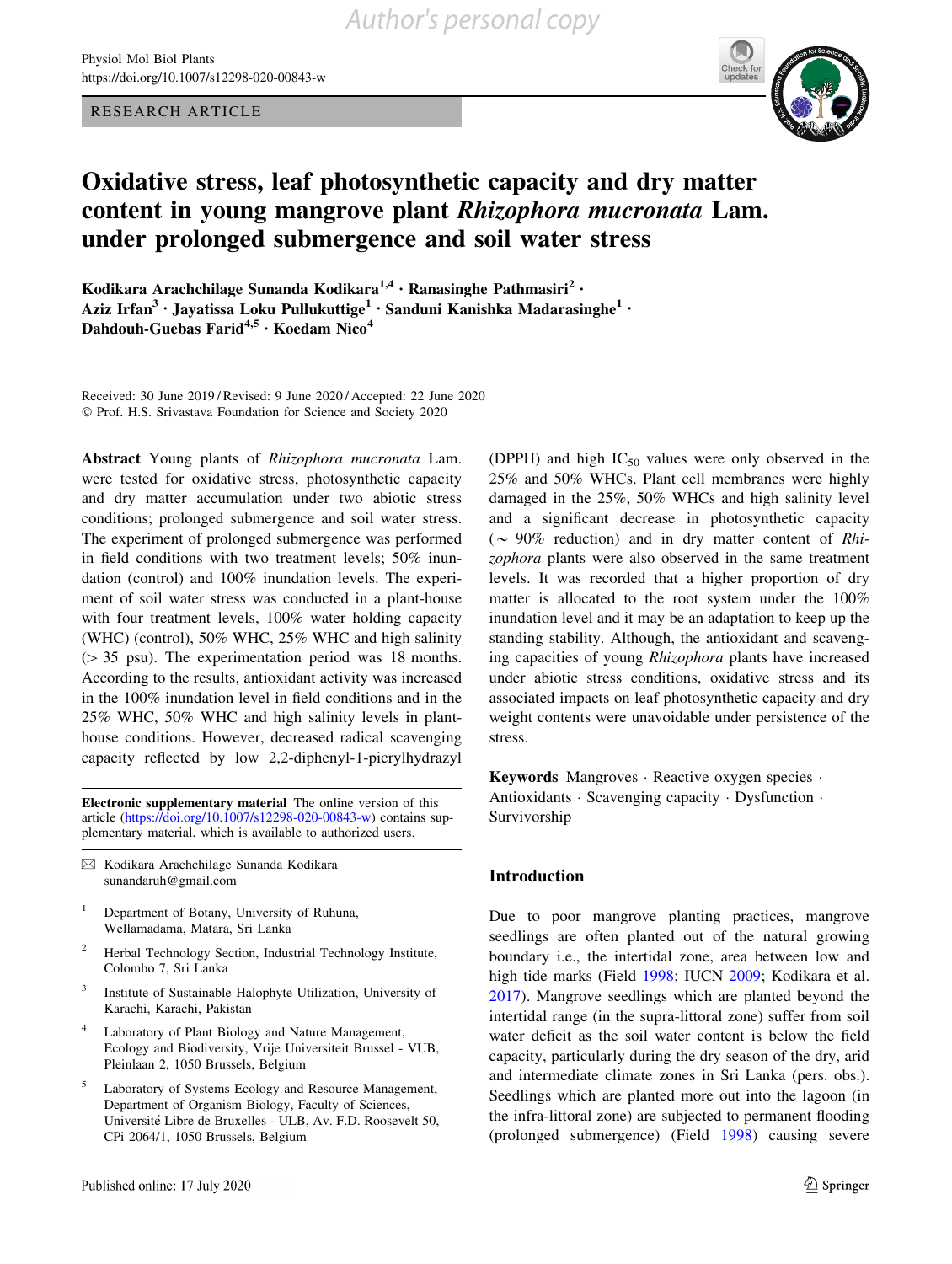stress to mangrove seedlings as they are naturally adapted to periodic inundation by tidal water (Hoppe-Speer et al. [2011\)](#page-14-0) rather than to dried soil substrate or to a permanent flooding. In case of prolonged exposure to environmental stresses, production of free-radicals i.e., highly reactive harmful derivatives of oxygen or nitrogen in excess is a common biochemical response (Smirnoff [1993](#page-14-0); Bartosz [1997\)](#page-13-0). Some well-known free radicals [mainly Reactive Oxygen Species (ROS)] which are actively involved in plant biochemical changes are the superoxide anion radical  $O_2$ <sup>-</sup>, hydrogen peroxide  $H_2O_2$ , hydroxyl radical  $\cdot$ OH and singlet oxygen  ${}^{1}O_{2}$  which can result in oxidative damage (Hernandez et al. [1995\)](#page-13-0). Stress tolerant plants have protective mechanisms such as antioxidant systems comprising superoxide dismutase (SOD), catalase (CAT) and a variety of peroxidase enzymes e.g., ascorbate peroxidase (APx), glutathione reductase (GR). Moreover antioxidant substrates such as ascorbic acid, glutathione,  $\alpha$ -tocopherol, flavonoids, carotenoids (CAR) (Dionisio-Sese and Tobita [1998;](#page-13-0) Sairam et al. [2002\)](#page-14-0) may also help in detoxification and free radical scavenging (McKersie et al. [1996,](#page-14-0) Noctor and Foyer [1998\)](#page-14-0). Particularly, phenolics are largely distributed in plants and are considered to be the most abundant secondary metabolites of plants (Dai and Mumper [2010\)](#page-13-0). These compounds, predominantly phenolic acids, flavonoids and tannins have received much attention due to their antioxidant capacity (Li et al. [2009](#page-14-0)). According to the current knowledge, about 8000 different phenolic structures have been discovered and they are in the range of simple molecules (e.g. phenolic acids) to highly polymerized substances (e.g. tannins) (Dai and Mumper [2010](#page-13-0)). Considering the oxidation state of the C ring, flavonoids are primarily categorized into six subgroups: flavones, flavonols, flavanols, flavanones, isoflavones, and anthocyanins (D'Archivio et al. [2007\)](#page-13-0). Phenolic acids have two major groups; derivatives of benzoic acid (e.g. gallic acid) and derivatives of cinnamic acid (e.g. caffeic acid) while tannins are subdivided into two groups, hydrolysable tannins and condensed tannins (Khanbabaee and van Ree [2001](#page-14-0)).

Many studies have reported that phenolic and polyphenolic compounds in plants, such as phenolic acids, flavonoids, tannins, ellagic acid, corilagin gallic acid and geraniin, directly contribute to their antioxidative defense system (Li et al. [2009](#page-14-0); Thitilertdecha et al. [2010](#page-14-0)). High phenolic and polyphenolic content is considered as an indication of a high antioxidant capacity of a plants (Li et al. [2007](#page-14-0)), and this has been well-documented for mangroves (Banerjee et al. [2008](#page-13-0); Asha et al. [2012](#page-13-0); Thatoi et al. [2014\)](#page-14-0). Moreover, it has been reported that the following mechanisms operate in inhibiting the activity of free radicals; (1) scavenging of radical species (ROS/Reactive Oxygen Nitrogen Species: RONS), (2) suppressing formation of ROS/RON, and (3) up-regulating or protecting

antioxidant defense. When all these facts are taken into account, apparently, phenolic compounds play a crucial role in protecting plants against oxidative stress and therefore, phenolic compounds in plants are given priority in the study (Cotelle [2001](#page-13-0)).

A balance between, free radical production and scavenging by antioxidants keeps the plants away from oxidative damage (Ashraf and Foolad [2007](#page-13-0); Ashraf [2009](#page-13-0)). However, we argue that overproduction of free radicals or decreased scavenging capacity under prolonged submergence, soil water deficit and hypersalinity indicates inadequate antioxidant defense which may disturb ROS balance. Despite increased antioxidant capacity, free radicals in excess may be phytotoxic as they often cause damage to cellular macro-molecules such as lipids, proteins and nucleic acids. Eventually such damage results in disruptive metabolism and either cause serious disorders or lead to cell, then plant death (Sairam et al. [2002](#page-14-0); Valentao et al. [2002\)](#page-14-0). Unsaturated fatty acids in membrane systems are also susceptible to be damaged by free radicals causing leakage (Smirnoff [1993](#page-14-0)). Therefore, electrolyte leakage is considered to be an indicator of membrane damage under stress conditions (Liu and Huang [2000\)](#page-14-0). There are several reports on antioxidant activities in different mangrove species (Avicennia alba Bl., Aegiceras corniculatum (L.) Blanco, Bruguiera gymnorrhiza (L.) Lamk., Ceriops decandra (Griff.) Ding Hou, Rhizophora apiculata Bl.), assessed through FRAP (ferric reducing antioxidant potential), ORAC (oxygen radical absorption capacity) and DPPH (2,2-diphenyl-1-picrylhydrazyl assays) (Banerjee et al. [2008;](#page-13-0) Krishnamoorthy et al. [2011](#page-14-0); Asha et al. [2012](#page-13-0); Thatoi et al. [2014](#page-14-0)).

In addition to the oxidative damage, water stress and prolonged submergence cause numerous impacts on the leaves such as wilting, chlorosis, necrosis, reduced leaf area, thickening of cuticle, leaf bud emergence, leaf area expansion, leaf mass and extension growth (Hussain and Ali [2015](#page-14-0)). These multifaceted impacts lead to reduce photosynthetic capacity of a plant as leaves are primarily damaged. This may eventually disturb dry matter production in the plant (Shao et al. [2008\)](#page-14-0). Thus, when assessing the impacts of water stress and prolonged submergence on plants, it is more accurate to take level of oxidative stress, photosynthetic capacity and dry matter accumulation of the plant into account. This study was, therefore, designed to understand the root causes of sudden leaf damages, growth retardation and physiological dysfunctionality of R. mucronata seedlings by observing of antioxidant activity, scavenging capacity (biochemical responses) for ROS, photosynthetic capacity and dry matter accumulation under abiotic stress conditions. We addressed the following questions in this study: (a) Is antioxidant activity increased under prolonged submergence and substrate drought (stress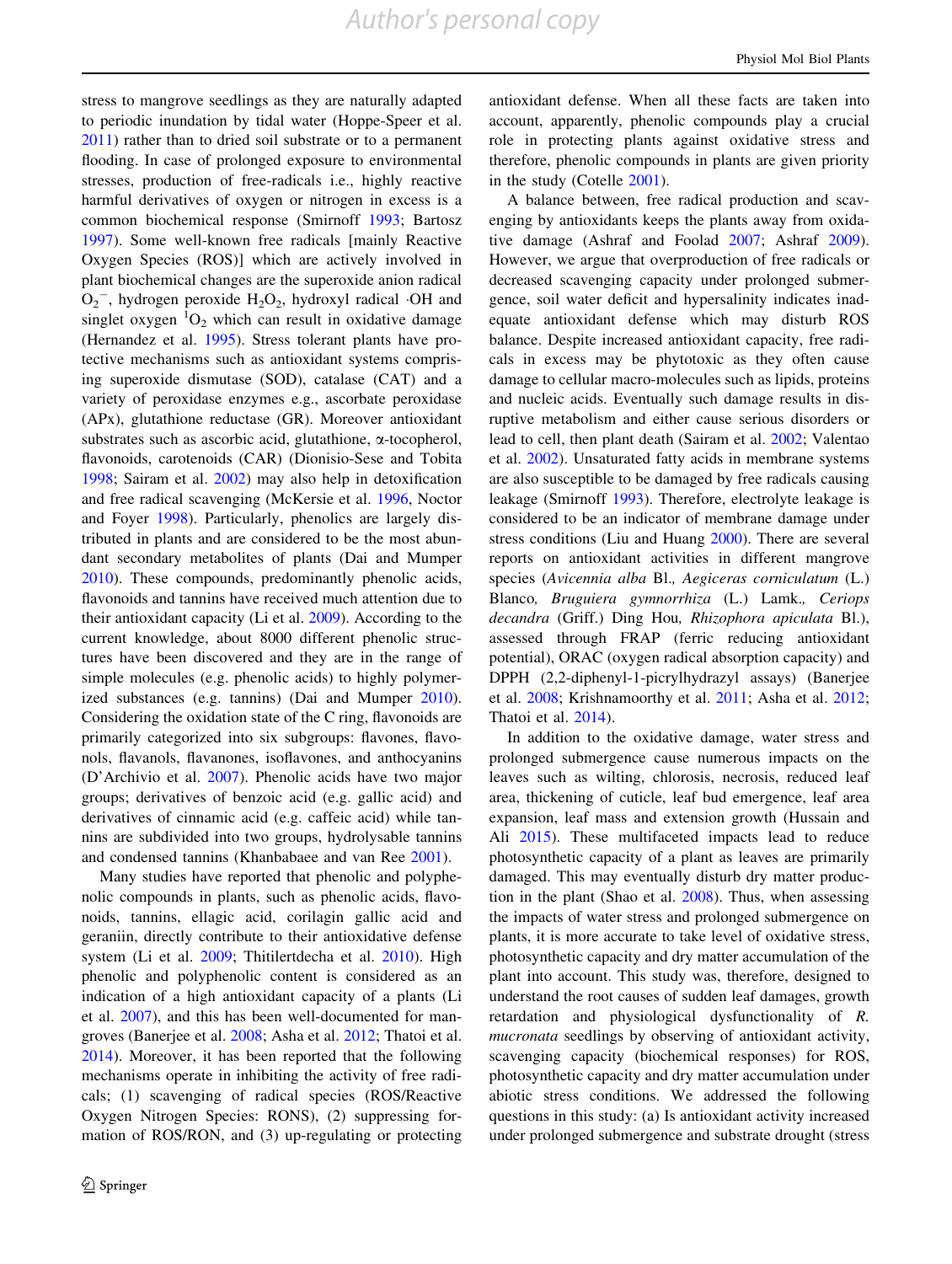conditions; hypersalinity and water deficit), (b) Is scavenging capacity reduced under the stress conditions, (c) How does the tradeoff between antioxidant and scavenging capacity affect cell membrane integrity, sudden leaf damages of Rhizophora mucronata plants under the stress conditions? (d) How are photosynthetic capacity and dry matter accumulation affected under the given stress conditions?

# Methodology

# Study site

The research was conducted both in field conditions and in a plant-house. For the field experiment, it required a lagoon which has a higher tidal amplitude within Sri Lanka's microtidal system as it was designed to use two inundation frequencies. Attention was paid only on the ground inundation; under the both inundation classes and even at the high tide, at least the upper part of the seedling remained exposed to air. However, the maximum tidal amplitude in Sri Lanka is less than 100 cm. Therefore, Maampuriya, Puttalam lagoon  $(08^{\circ} 00' N, 79^{\circ} 44' E)$  which is situated in Puttalam district, north western province, the only lagoon that has the maximum tidal amplitude, 40 cm in average (maximum 75 cm; station data: NARA) in Sri Lanka was selected for the purpose (Fig. [1\)](#page-5-0). Rainfall data for the dry and wet seasons were collected from the Department of Meteorology, Sri Lanka. Soil pH and redox potential were recorded with a Multimeter (18.52.01. Eijkelkamp) and soil bulk density was calculated using the equation explained by NRCS, Department of Agriculture, USA (2014) (Supplementary data: Table S1). The experiment in the planthouse was carried out in the Department of Botany, University of Ruhuna, Matara. Sri Lanka.

# Selection of species

All the brackish water bodies were surveyed between 2012 and February 2014 in order to evaluate mangrove species that were used for the planting projects in Sri Lanka. During that survey, it was observed that Rhizophora mucronata and R. apiculata (Rhizophoraceae) provided a large majority ( $\sim 80\%$ ) of the total number of mangrove seedlings planted. Therefore, Rhizophora mucronata Lam. was selected for the experiments.

# Experimental design

Seedlings of R. mucronata were maintained in a nursery established by the Small Fishers Federation of Lanka (SFFL), Pambala, Chilaw, Sri Lanka, under field conditions in the adjacent mangrove, up to the age of 3 months and then used for the field study. Inundation levels and soil water stress levels were determined based on the literature as well as on preliminary on-site observations made during the survey carried out along the Sri Lankan coastline. Accordingly, two treatment levels (a) 50% inundation level (henceforward the abbreviation 'OPT-INUN' was used for the 50% inundation level with the sense of 'optimum inundation') and (b) 100% inundation level (prolonged submergence) (the abbreviation 'HIGH-INUN' was used for 100% inundation level) (see supplementary data; Fig. S1) which were marked under the supervision of mangrove restoration practitioners in SFFL and based on the field data collected from the National Aquatic Resources Research and Development Agency (NARA) were used. According to the previous studies (Hoppe-Speer et al. [2011\)](#page-14-0), 50% inundation level (OPT-INUN) was used as the control to compare to the data that were collected from the 100% inundation level (HIGH-INUN). Three alternative plots were used for each treatment level (in total, six plots for both) in which 200 seedlings per plot were assigned along the 500 m belt in the Maampuriya area. In a plot, 10 rows were arranged, where each included twenty (20) R. mucronata seedlings with about 1 m distance in between two successive plants. The average size of a plot was about 200 m<sup>2</sup> [ $\sim$  20 m (width)  $\times \sim 10$  m (length)]. A total of 1200 seedlings (200  $\times$  3: 600 plants for the 50% inundation level and 200  $\times$  3: 600 for the 100% inundation level) were subjected to the field study (see supplementary data; Fig S1).

In the plant-house experiment, mature propagules of R. mucronata collected from the natural mangrove forest in Pambala (07 $\degree$  31' N–79 $\degree$  49' E) were kept floating in a low saline (i.e. 2–3 psu) water container for about a month. Later, the propagules were transferred and maintained in a nursery to be used as the planting material. The pot-filling soil mixture was prepared by mixing sieved loam soil with sand and organic matter (degraded mangrove litter) in a 1:1:1 (v/v) proportion. The seedlings were then planted in plastic pots (with 8 cm diameter and 20 cm height) filled with the prepared soil mixture and same size seedlings (aged  $1\frac{1}{2}$  months) and the first two unfurled leaves (i.e. same development stage) were selected for the experiment. The experiments were carried out for water stress namely soil drought and hypersaline conditions. For drought stress experiment, three treatments 25% of WHC (Water Holding Capacity) (hence after, the abbreviation 'HIGH-WS' was used for the 25% WHC level) 50% of WHC (the abbreviation 'LOW-WS was used for the 50%WHC level) and 100% of WHC (the abbreviation 'NO-WS' was used for the 100% WHC) were used while for hypersalinity,  $\langle$  35 psu level (the term 'SAL-WS' was used for the hypersalinity treatment) was used. The level of 100% WHC (NO-WS) was considered as the control since optimum soil water content is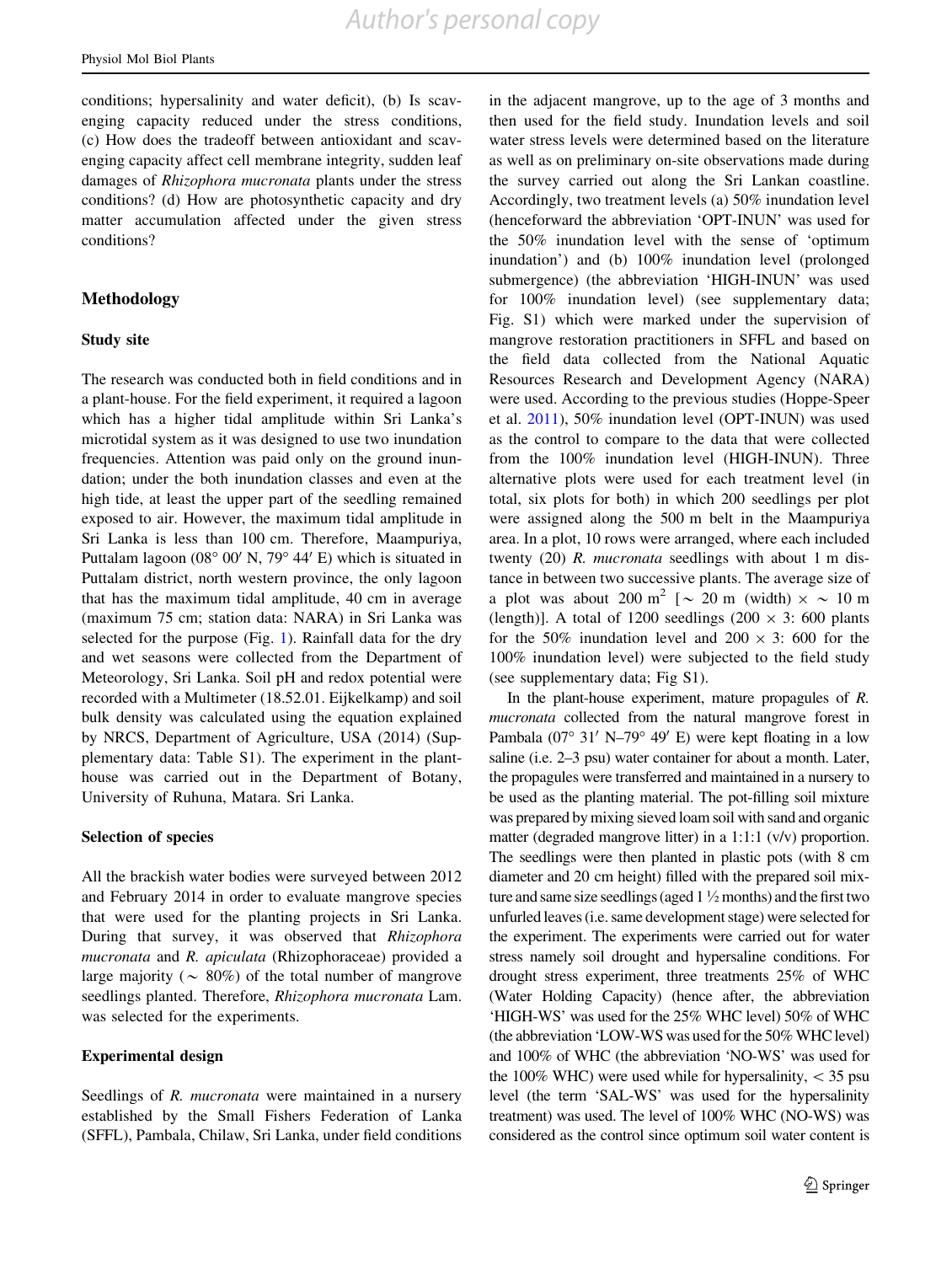*Author's personal copy*

<span id="page-5-0"></span>

Fig. 1 Map of Puttalam lagoon (enlarged map), situated in the northwestern province in Sri Lanka and Maampuriya area is shown in black colour rectangle. Field experiments were carried in

known to be the field capacity (Thara et al. [2016](#page-14-0)). The water holding capacity was calculated based on the volume of the water held in the oven-dried, 100 g of soil sample when 100 ml water was added, the retained water volume was considered as the field capacity (100% WHC). Half and quarter of the field capacity volume were taken as 50% WHC (LOW-WS) and 25%WHC (HIGH-WS) of the soil respectively. The individual pots were treated with the respective water volume two times per day to keep the imposed stress levels. In addition, several soil samples, taken randomly from the pots, were tested for levels of water and salinity by using oven-dried method and refractometer (ATAGO S/Mill-E, Japan) for further confirmation (NRCAA [2010](#page-14-0)). Three replicates for each treatment level were used with 27 seedlings per replicate. A total of 324 seedlings (12 replicates  $\times$  27 seedlings) were subjected for the plant-house study.

Low saline water (i.e. 5 psu) that was prepared separately by mixing sea water and aged tap water, i.e. tap Maampuriya area and the plant-house experiments in University of Ruhuna, Matara as shown in the Sri Lankan map

water kept in open containers for a few days before use to remove excess chlorine, was added to maintain the respective WHCs. Based on our preliminary findings, the salinity of water in the tanks was checked once every three days using a hand refractometer and adjusted when necessary. Commercially available fertilizer (blue crystals) was also applied once a month by providing the same amount per pot (Jayatissa et al. [2008;](#page-14-0) Dissanayake et al. [2014](#page-13-0), [2018\)](#page-13-0).

### Determination of antioxidant capacity

# Antioxidant assays

The plant leaves from different stress treatment levels were collected after 18 months of imposing stress conditions and were used for antioxidant assays.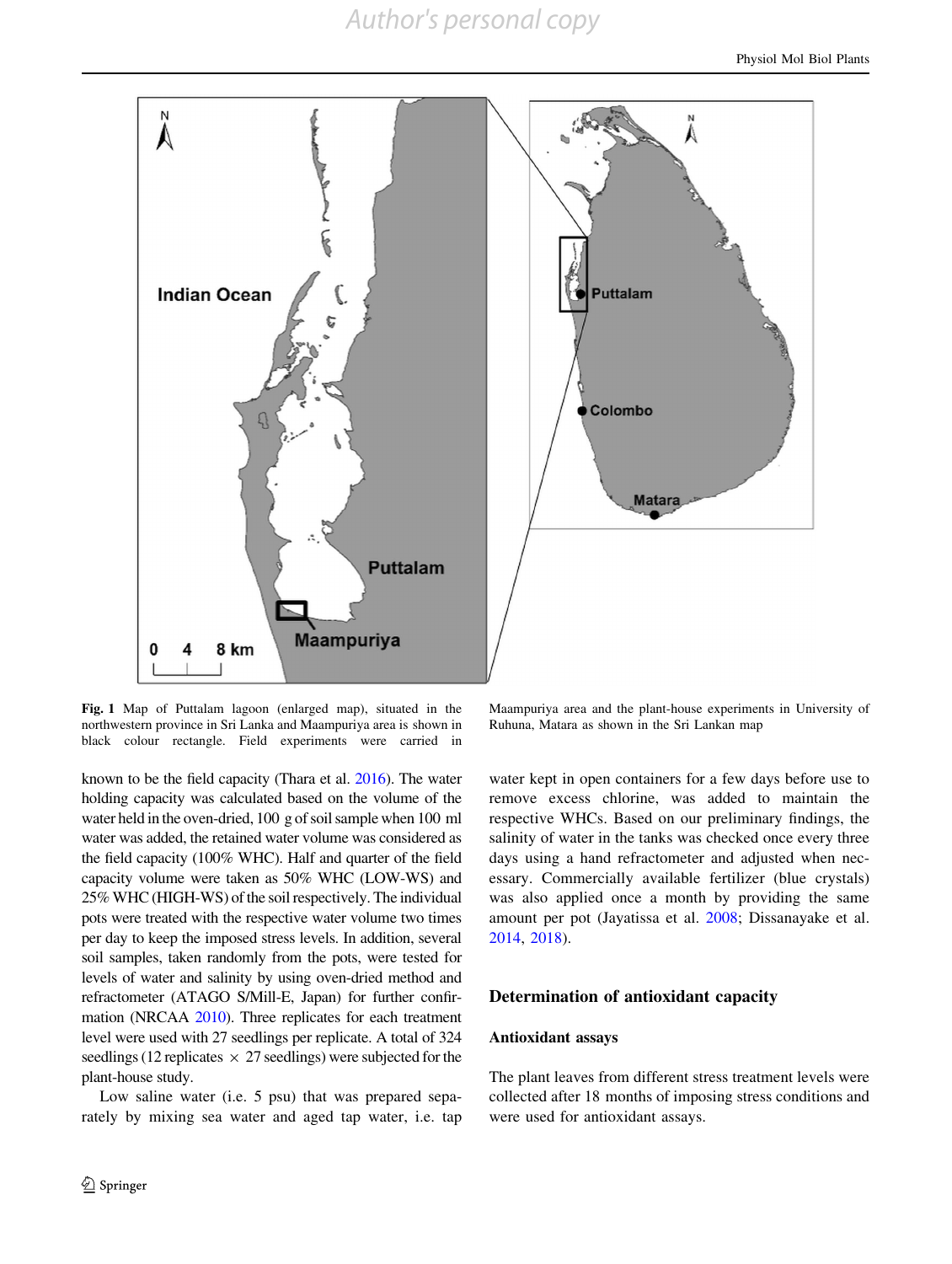## Chemicals and equipment

Folin-Ciocalteu reagent, gallic acid, quercetin, 6-hydroxy-2-5-7-8-tetramethylchromane-2-carboxylic acid (Trolox), 1,1-diphenyl-2-picryl-hydrazyl (DPPH), 2,2-azino-bis (3 ethylbenzothiazoline-6-sulfonic acid) diammonium salt (ABTS), potassium persulphate, 2,2'-azobis (2-amidinopropane) dihydrochloride (AAPH), sodium fluorescein, 2,4,6-tripyridyl-s-triazine (TPTZ) and 4,4'-disulfonic acid sodium salt (ferrozine) were purchased from Sigma-Aldrich (USA). All the other chemicals used for the preparation of buffers and solvents were of analytical grade. Analyses were carried out using high-throughput 96-well micro-plate readers (SpectraMax Plus384, Molecular Devices, USA and SPECTRAmax-Gemini EM, Molecular Devices Inc, USA).

### Preparation of samples

Leaves collected from the six different treatments (field and plant house) were air dried and extracted using methanol. Leaf samples were homogenized with methanol and extracted with 4-6 times methanol (w/v) at room temperature and sonicated for 3 to 4 h. The procedure was repeated thrice and all methanolic extracts were combined, filtered and concentrated to dryness. Dried extracts were dissolved in water, buffer or methanol with DMSO when required.

### Total polyphenolic content (TPC) assay

The TPC of each extract was determined using Folin-Ciocalteu reagent method (Singleton et al. [1999](#page-14-0)) with modifications for 96-well micro-plates as described elsewhere (Ranasinghe et al. [2012](#page-14-0)). Leaf extracts dissolved in water at a concentration of 2 mg/ml were used in assay, five different concentrations of gallic acid (0.06, 0.12, 0.25 0.5 and 1.0 mg/ml) as the reference standards while distilled water was used as the blank. TPC of each extract was expressed as mg gallic acid equivalents per gram of extract. The curve was fitted as  $Y = 4.377$   $X + 0.003$  with  $R^2$ value of 0.99.

#### Total flavonoid content (TFC) assay

The TFC of each extract was determined using the aluminium chloride method (Siddhuraju and Becker [2003\)](#page-14-0) modified by Ranasinghe et al. [\(2012](#page-14-0)) using 96 well microplates. Leaf extracts dissolved in methanol at 5 mg/ml concentration were used in the assay, six different concentrations of quercetin (125, 62.5, 31.25, 15.62 and 7.81  $\mu$ g ml<sup>-1</sup>) as reference standards while methanol was used as the blank. TFC of each extract was expressed as mg quercetin equivalents per gram of extract. The curve was fitted as  $Y = 0.032X + 0.024$  with  $R^2$  value of 0.99.

### DPPH radical scavenging assay

The DPPH (2, 2 diphenyl-2-picrylhydrazyl hydrate) scavenging activity was determined by a spectrophotometric method (Blois [1958](#page-13-0)) in 96 well micro-plates using Trolox as the standard. Reaction volumes of  $200 \mu l$  containing 60  $\mu$ l of freshly prepared DPPH radical and 50  $\mu$ l of different concentrations of extracts were used. Trolox (3.12, 6.25, 12.5, 25.0 and 50.0  $\mu$ g/ml) was used as the standard antioxidant while methanol was used as the blank.

### Oxygen radical absorbance capacity (ORAC) assay

The ORAC radical scavenging assay was performed according to the method described by Ou et al. ([2001](#page-14-0)) with some modification in 96-well micro-plates. The assay was conducted at  $37^{\circ}$ C and pH 7.4 with a blank sample in parallel. Trolox standards  $(6.0 \text{ and } 3.0 \text{ }\mu\text{M})$ , fluorescein  $(4.8 \mu M)$ , and 2, 2'-azobis (2-amidinopropane) dihydrochloride: AAPH (0.2 M) solutions were prepared prior to the use in phosphate buffer (75 mM, pH 7.4). Reaction volume of 200  $\mu$ l, containing 100  $\mu$ l of 4.8  $\mu$ M fluorescein, 10  $\mu$ l of each extract and 40  $\mu$ l of phosphate buffer were pre-incubated at 37  $\degree$ C for 10 min followed by addition of 50  $\mu$ l of AAPH (0.2 M) to each well to initiate the reaction. The plate was then placed on the fluorescent microplate reader (SPECTRA max-Gemini EM, Molecular Devices Inc, USA) set with excitation and emission at 494 nm and 535 nm. The decay of fluorescein was recorded in 1 min intervals for 35 min. ORAC activities of the samples were calculated by comparing the net area under the curve of fluorescein decay between the blank and the samples. Results were expressed as ORAC values in mg of Trolox per gram of extract.

# Ferric reducing antioxidant power (FRAP) assay

The ferric-reducing antioxidant power assay was carried out according to the method of Benzie and Szeto et al. [\(1999](#page-13-0)) with some modifications in 96-well micro-plates. The working FRAP reagent was produced by mixing 300 mM acetate buffer (pH 3.6), 10 mM TPTZ solution and 20 mM FeCl<sub>3</sub>  $6H<sub>2</sub>O$  in a ratio of 10:1:1 just before use and heated to 37  $\degree$ C. The TPTZ solution was prepared by making a solution of 10 mM TPTZ in 40 mM HCl. Trolox was used as the standard antioxidant and the readings were taken at 600 nm. Standard curve using Trolox (0.78, 1.56, 3.12, 6.25 and 12.5  $\mu$ g/ml) was done with the equation  $Y = 0.128X + 0.134$  where  $R^2$  value was 0.99.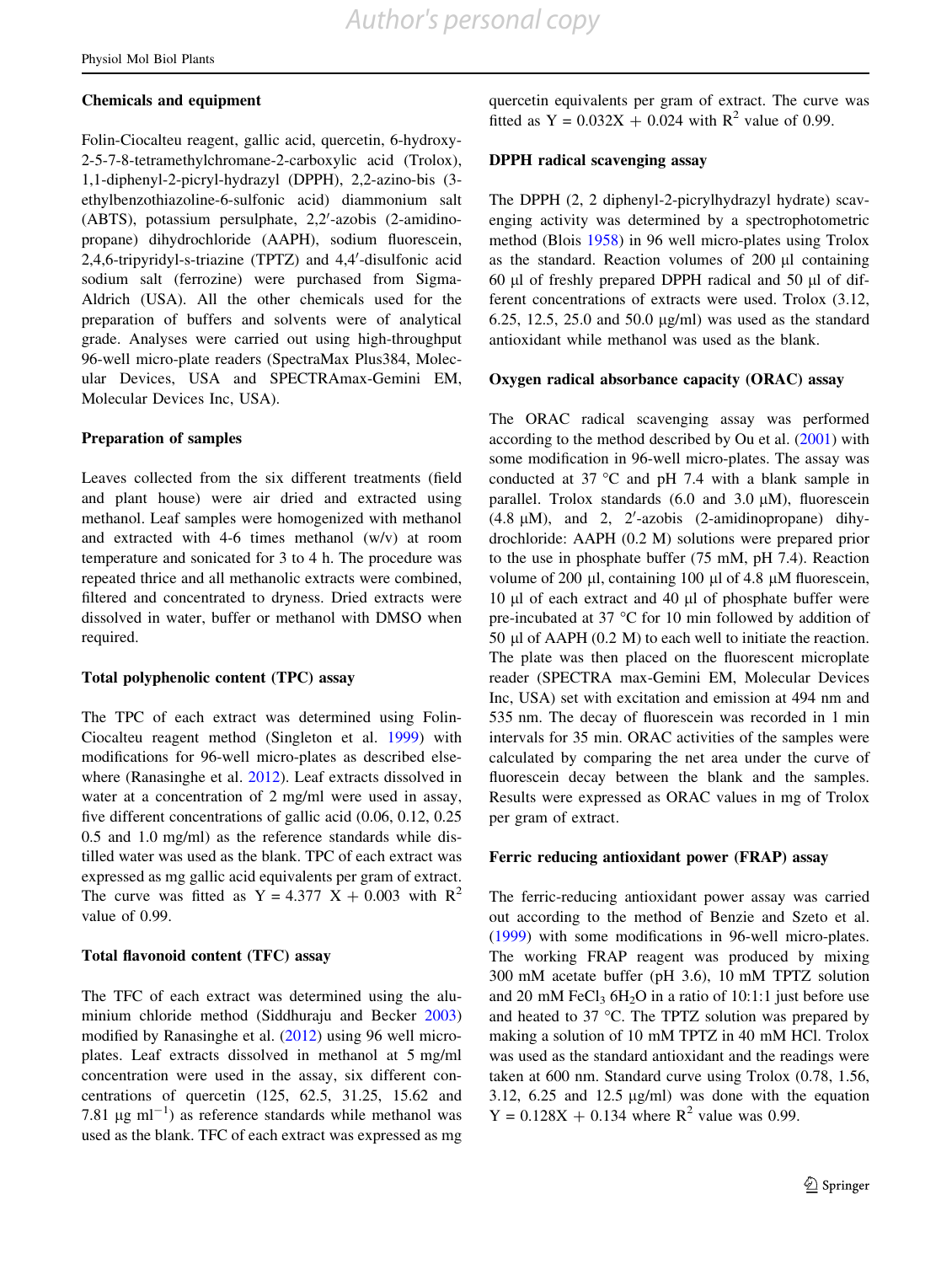### Assessment of membrane stability

Membrane stability was assessed indirectly by electrical conductivity measurements. The electrolyte leakage was measured on freshly harvested leaf samples from all treatments. Nine (9) leaves (each was selected from second mature leaf set) were sampled from each treatment level. The sampled leaves were weighed and wax was applied on the detached surfaces to avoid electrolyte leakage from the petiole surface. The leaves were put into a beaker of 100 ml distilled deionized water and shaken for 10 min to remove solutes from both leaf surfaces. Later on, the leaves were again put into a beaker of 100 ml deionized water and kept for 15 min to remove salt ions on leaf surfaces and electrolytes in the intercellular spaces. The electrical conductivity  $(EC_0)$  was measured by using Multimeter (18.52.01. Eijkelkamp). Afterwards, the container was covered with a lid and placed in a water bath maintained at a constant temperature of  $35^{\circ}$ C for 2 h. The initial electrical conductivity  $(EC_1)$  of the solution was measured. Then the sample was autoclaved at 121  $\degree$ C for 20 min to damage the cells and to release all electrolytes. Samples were then brought back to 30  $^{\circ}$ C and the final electrical conductivity  $(EC_2)$  was measured. The electrolyte leakage (EL) was expressed following the Dionisio-Sese and Tobita [\(1998](#page-13-0)) formula (1).

$$
EL = \frac{EC_1}{EC_2} \times 100.
$$
\n<sup>(1)</sup>

#### Determination of leaf photosynthetic capacity

Total average leaf area (TALA) per plant, stomatal conductance (SC), chlorophyll content (CC) were taken as the parameters to determine the photosynthetic capacity, In addition, leaf damage was also considered to study the reduction of leaf photosynthetic capacity. Total leaf area of the seedlings was also recorded using a millimeter paper model. Stomatal conductance was measured with a Steady State Porometer (SC-1; Decagon Devices, USA). The measurements were taken from late morning (10:00 h) to early afternoon (13:00 h). The youngest, fully expanded leaf exposed to full sunlight was selected and stomatal conductance was recorded on the abaxial surface. Chlorophyll content was determined by using CCM-200 plus (Chlorophyll content meter; Opti-Sciences, USA). After the initial calibration, each of the fully expanded leaves exposed to full sunlight was selected and an average of three readings on each side of the midrib was recorded. The damaged leaves (necrotic regions were taken into account) of the plants in the field plots as well as in the plant-house were studied and the damaged leaf area was estimated as a percentage reduction in comparison to the total leaf area of the plant. The data collection was done at monthly intervals. However, the data collected at the  $18<sup>th</sup>$  month were used to determine the photosynthetic capacity.

# Estimation of dry weight

Rhizophora mucronata saplings and the associated soil were removed with the help of a soil digging tool. The saplings were washed off carefully to remove any loose soil. The collected soil was also washed thoroughly to collect the broken root parts and adventitious roots. Sapling was separated into leaves, stem and roots. The plant parts were blotted and oven dried at 80 $\degree$ C until constant weight was obtained. Shoot–root ratio was determined as the ratio of aboveground dry weight to root dry weight. Dry weights of plants were determined at the end of  $18<sup>th</sup>$  month of the experiment.

#### Statistical analyses

The antioxidant content, scavenging capacity, total average leaf area, stomatal conductance, chlorophyll content, dry weight, shoot: root ratio were taken as continuous variables while electrolyte leakage as percentage data. For the aforementioned continuous variables, parametric assumptions were tested and all the conditions were met for the dependent variables, at 95% confidence level, parametric tests were performed taking the level of stress as fixed factor (e.g. level of inundation, salinity, and drought). The continuous variables were compared among the fixed factor levels using one-way ANOVA for the selected species Rhizophora mucronata and then, Tukey multiple comparison test was performed to check the pairwise comparison. A Generalized Linear Model (GLZ) was used to check the significance of percentage data on electrolyte leakage. Data were plotted using 95% confidence intervals, to allow visual inference of significant differences for all variables examined. All statistical analyses were performed using R-3.2.2 statistical software.

# Results

# Antioxidant capacity

Total phenolic content (TPC) was significantly different among all the treatments in the field as well as in planthouse conditions (Table [1a](#page-8-0), b). It ranged between  $100.00 \pm 0.54 - 187.53 \pm 8.75$  mg gallic acid equivalents  $g^{-1}$ . In general, total flavonoid content (TFC) was lower as compared to TPC that ranged between  $13.34 \pm 0.49 - 20.95 \pm 0.77$  mg gallic acid equivalents  $g^{-1}$ . In field conditions, TPC and TFC of the *Rhizophora*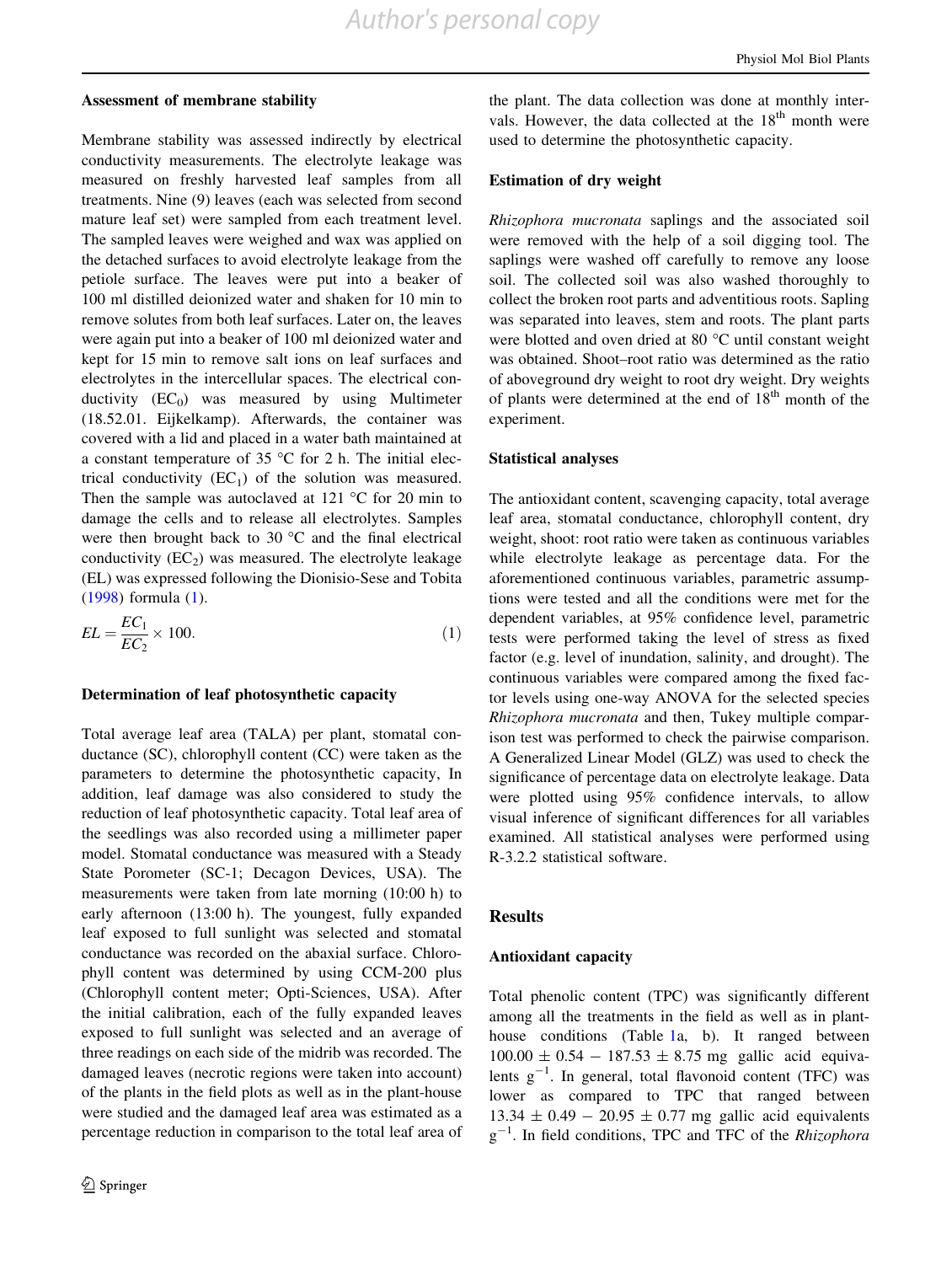<span id="page-8-0"></span>plants in the HIGH-INUN was significantly higher as compared to the plants grown in the OPT-INUN  $(P< 0.05)$ . Similarly, significantly higher content of TPC was observed in HIGH-WS, LOW-WS and SAL-WS treatment levels in the plant-house condition as compared to the healthy seedlings in NO-WS ( $P \lt 0.001$ ). The same trend was observed for TFC of the Rhizophora plants in the HIGH-WS, LOW-WS and SAL-WS treatment levels  $(P < 0.001)$ . Antioxidant properties evaluated as FRAP, ORAC and DPPH also showed a greater variation among the treatments (Table 1a, b). In field conditions, FRAP and DPPH activities of the plants grown in the HIGH-INUN, showed significant increase as compared to the plants in the OPT-INUN while ORAC was significantly decreased  $(P < 0.001)$ .

In the plant-house experiments, FRAP and ORAC activities of the Rhizophora plants in the HIGH-WS, LOW-WS and SAL-WS treatment levels were significantly higher in comparison with the plants in the NO-WS

 $(P< 0.001)$ . DPPH activity was significantly lower in the HIGH-WS and LOW-WS ( $P \lt 0.001$ ) while a significant increase appeared in conditions of SAL-WS ( $P < 0.001$ ). Dose response relationship was studied on the basis of  $IC_{50}$ value (Trolox IC<sub>50</sub> value = 6.7  $\mu$ g/ml as the reference value). The mangrove plants in the HIGH-INUN showed the lowest IC<sub>50</sub> value (30.61  $\pm$  0.08 µg/ml) in field conditions followed by the plants in the OPT-INUN(39.20  $\pm$ 0.95  $\mu$ g/ml) (Table [2](#page-9-0)a). In the plant-house experiment, the *Rhizophora* plants in the NO-WS maintained better  $IC_{50}$  of free radical scavenging value though the lowest value was recorded in the SAL-WS treatment level. The highest  $IC_{50}$ of free radical scavenging value was observed in the HIGH-WS treatment, then in the LOW-WS (Table [2b](#page-9-0)).

# Membrane stability

Membrane leakage as a damage marker was assessed by using the method of electrolyte leakage in R. mucronata

Table 1 Antioxidant properties that were obtained from different antioxidant assays for the field plants (1a) and the plant-house plants (1b)

| Antioxidant properties                   | 50% Inundation level (control) | 100% Inundation level (prolonged submergence) |                                 |                                 |  |
|------------------------------------------|--------------------------------|-----------------------------------------------|---------------------------------|---------------------------------|--|
| (1a)                                     |                                |                                               |                                 |                                 |  |
| <b>TPC</b>                               | $116.62 \pm 7.70^{\circ}$      |                                               | $161.16 \pm 11.41^b$            |                                 |  |
| (mg gallic acid equivalents/g of sample) |                                |                                               |                                 |                                 |  |
| <b>TFC</b>                               | $14.37 \pm 0.66^x$             |                                               | $23.21 \pm 3.50^y$              |                                 |  |
| (mg gallic acid equivalents/g of sample) |                                |                                               |                                 |                                 |  |
| FRAP                                     | $110.39 \pm 2.38^{\text{a}}$   |                                               | $161.22 \pm 5.63^b$             |                                 |  |
| (mg Trolox equivalents/g of sample)      |                                |                                               |                                 |                                 |  |
| <b>ORAC</b>                              | $551.48 \pm 22.75^x$           |                                               | 534.56 $\pm$ 16.60 <sup>x</sup> |                                 |  |
| (mg Trolox equivalents/g of sample)      |                                |                                               |                                 |                                 |  |
| <b>DPPH</b>                              | $143.83 \pm 3.51^{\circ}$      |                                               | $199.20 \pm 1.34^b$             |                                 |  |
| (mg Trolox equivalents/g of sample)      |                                |                                               |                                 |                                 |  |
| Antioxidant properties                   | 100% WHC (control)             | 25% WHC                                       | 50% WHC                         | High salinity                   |  |
| (1b)                                     |                                |                                               |                                 |                                 |  |
| <b>TPC</b>                               | $100.00 \pm 0.54$ <sup>a</sup> | $181.12 \pm 5.61^b$                           | $161.24 \pm 3.53^{\circ}$       | $187.53 \pm 8.75^{\rm b}$       |  |
| (mg gallic acid equivalents/g of sample) |                                |                                               |                                 |                                 |  |
| <b>TFC</b>                               | $14.06 \pm 0.89$ <sup>x</sup>  | $20.31 \pm 1.31^y$                            | $13.34 \pm 0.49^x$              | $18.18 \pm 0.99^y$              |  |
| (mg gallic acid equivalents/g of sample) |                                |                                               |                                 |                                 |  |
| FRAP                                     | $86.21 \pm 2.77^{\rm a}$       | $171.11 \pm 10.50^b$                          | $131.84 \pm 6.69^{\circ}$       | $204.22 \pm 16.53^d$            |  |
| (mg Trolox equivalents/g of sample)      |                                |                                               |                                 |                                 |  |
| <b>ORAC</b>                              | $243.49 \pm 20.56^x$           | $728.38 \pm 34.18^y$                          | $724.07 \pm 58.56^y$            | $717.09 \pm 56.34$ <sup>y</sup> |  |
| (mg Trolox equivalents/g of sample)      |                                |                                               |                                 |                                 |  |
| <b>DPPH</b>                              | $176.14 \pm 7.30^{\circ}$      | $149.67 \pm 6.62^b$                           | $136.41 \pm 1.18^{\circ}$       | $191.46 \pm 3.17^{\mathrm{d}}$  |  |
| (mg Trolox equivalents/g of sample)      |                                |                                               |                                 |                                 |  |

Data represented as mean  $\pm$  SE. TPC: Total polyphenolic content (n = 16); TFC: Total flavonoid content (n = 16); FRAP: Ferric reducing antioxidant power (n = 14); ORAC: Oxygen Radical Absorbance Capacity (n = 15), DPPH (n = 14). Values within each column with different superscripts are significantly different at  $P < 0.05$ . Significance level shows by using different letters and those were used separately for different parameters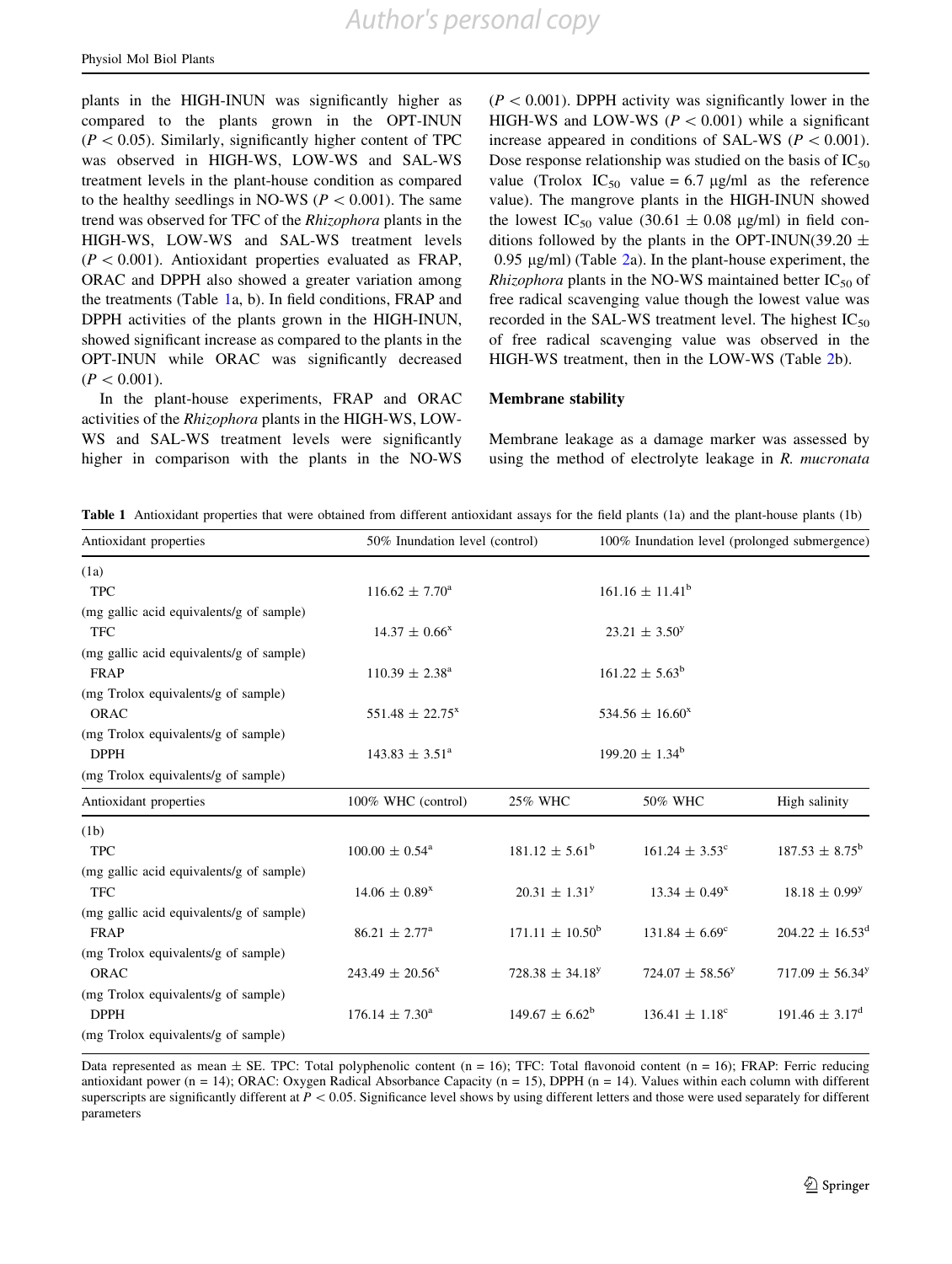<span id="page-9-0"></span>plants. Electrolyte leakage varied among all treatments (Fig. [2](#page-10-0)). The level of electrolyte leakage (EL) of the Rhizophora plants grown in the HIGH-INUN level was similar to those of the plants in the OPT-INUN under field conditions and no significant difference observed among the treatment levels. In the plant-house experiment, EL of the mangrove plants in the HIGH-WS, LOW-WS and SAL-WS treatment levels was remarkably higher in comparison with the plants grown in the control treatment ( $P < 0.001$ ). The highest EL was obtained in the HIGH-WS treatment level and the second highest in the LOW-WS level.

### Leaf photosynthetic capacity

In the HIGH-INUN treatment level, total average leaf area and chlorophyll content of the mangrove seedlings were significantly low  $(P < 0.05)$  as compared to the OPT-INUN while there was no significant difference in stomatal conductance among the treatments. In the plant-house experiment, total average leaf area and stomatal conductance were significantly decreased ( $P < 0.05$ ) in the mangrove plants grown in the HIGH-WS, LOW-WS and SAL-WS treatment levels as compared to the healthy ones in the NO-WS (Table [3](#page-10-0)a, b). The chlorophyll content of the plants was adversely affected in the HIGH-WS and LOW-WS treatment levels and showed significant reduction  $(P < 0.001)$  in comparison to the NO-WS. Interestingly,

Rhizophora mucronata seedlings in the SAL-WS treatment maintained the highest chlorophyll content in the experiment and did not change significantly from the NO-WS.

Under prolonged submergence, total leaf area reduced by about 82% and the main cause for that was immature leaf senescence and leaf abscission (Fig. [3\)](#page-11-0). In addition, about 50% chlorophyll degradation could also be seen in the HIGH-INUN level in comparison with the OPT-INUN level. When Rhizophora plants were subjected for soil water stress, total leaf area reduced markedly, by 98%, 97% and 88% in the HIGH-WS, LOW-WS and SAL-WS treatment levels respectively. Also, stomatal conductance of the stressed plants showed significant reduction as by 91%, 86% and 87% in the HIGH-WS, LOW-WS and SAL-WS treatment levels respectively in comparison to the NO-WS treatment. The existing photosynthetic area further decreased due to necrotic regions (Fig. [3\)](#page-11-0) appeared on the leaves of the stressed Rhizophora plants. Also, 67% and 66% chlorosis could be observed in the HIGH-WS and LOW-WS in that order.

### Dry weights

Dry weights in Rhizophora plants were quite differently affected by prolonged submergence and soil drought. Prolonged submergence significantly reduced  $(P < 0.05)$ the biomass of Rhizophora plants when compared to the

**Table 2** Dose response relationship of field grown plant samples for DPPH radical scavenging activity  $(IC_{50}$  value)

| Concentration $(\mu g/ml)$ | 50% Inundation level (control) |                  | 100% Inundation level (prolonged submergence) |                  |  |  |
|----------------------------|--------------------------------|------------------|-----------------------------------------------|------------------|--|--|
| (2a)                       |                                |                  |                                               |                  |  |  |
| 3.125                      | $8.10 \pm 0.56$                |                  | $6.92 \pm 0.19$                               |                  |  |  |
| 6.25                       | $9.42 \pm 1.09$                |                  | $16.33 \pm 0.71$                              |                  |  |  |
| 12.5                       | $15.06 \pm 0.46$               |                  |                                               | $33.10 \pm 0.41$ |  |  |
| 25                         | $34.18 \pm 1.63$               |                  |                                               | $54.32 \pm 0.67$ |  |  |
| 50                         | $63.13 \pm 1.65$               |                  | $92.11 \pm 0.91$                              |                  |  |  |
| 100                        |                                |                  | $113.21 \pm 1.87$                             |                  |  |  |
| $IC_{50}$                  | $39.20 \pm 0.95$               |                  | $41.21 \pm 0.11$                              |                  |  |  |
| Concentration $(\mu g/ml)$ | 100% WHC (control)             | 25% WHC          | 50% WHC                                       | High salinity    |  |  |
| (2b)                       |                                |                  |                                               |                  |  |  |
| 3.125                      | $3.95 \pm 0.18$                | $10.1 \pm 0.61$  |                                               | $6.30 \pm 0.21$  |  |  |
| 6.25                       | $8.12 \pm 0.59$                | $13.2 \pm 1.16$  | $0.78 \pm 0.07$                               | $4.40 \pm 0.43$  |  |  |
| 12.5                       | $19.34 \pm 0.59$               | $17.6 \pm 0.88$  | $1.94 \pm 0.29$                               | $18.61 \pm 0.34$ |  |  |
| 25                         | $39.72 \pm 0.63$               | $45.1 \pm 2.18$  | $27.23 \pm 2.54$                              | $42.91 \pm 3.40$ |  |  |
| 50                         | $78.58 \pm 4.85$               | $82.7 \pm 1.67$  | $62.85 \pm 0.32$                              | $87.18 \pm 0.14$ |  |  |
| 100                        |                                |                  | $88.34 \pm 0.15$                              |                  |  |  |
| $IC_{50}$                  | $32.09 \pm 1.31$               | $50.12 \pm 0.15$ | $41.28 \pm 0.35$                              | $29.43 \pm 0.50$ |  |  |

Data represent mean  $\pm$  SE; n = 14. IC<sub>50</sub> Trolox = 5.629  $\pm$  0.119 µg/ml. IC<sub>50</sub> = Concentration of green tea leaf extracts at 50% inhibition of DPPH radical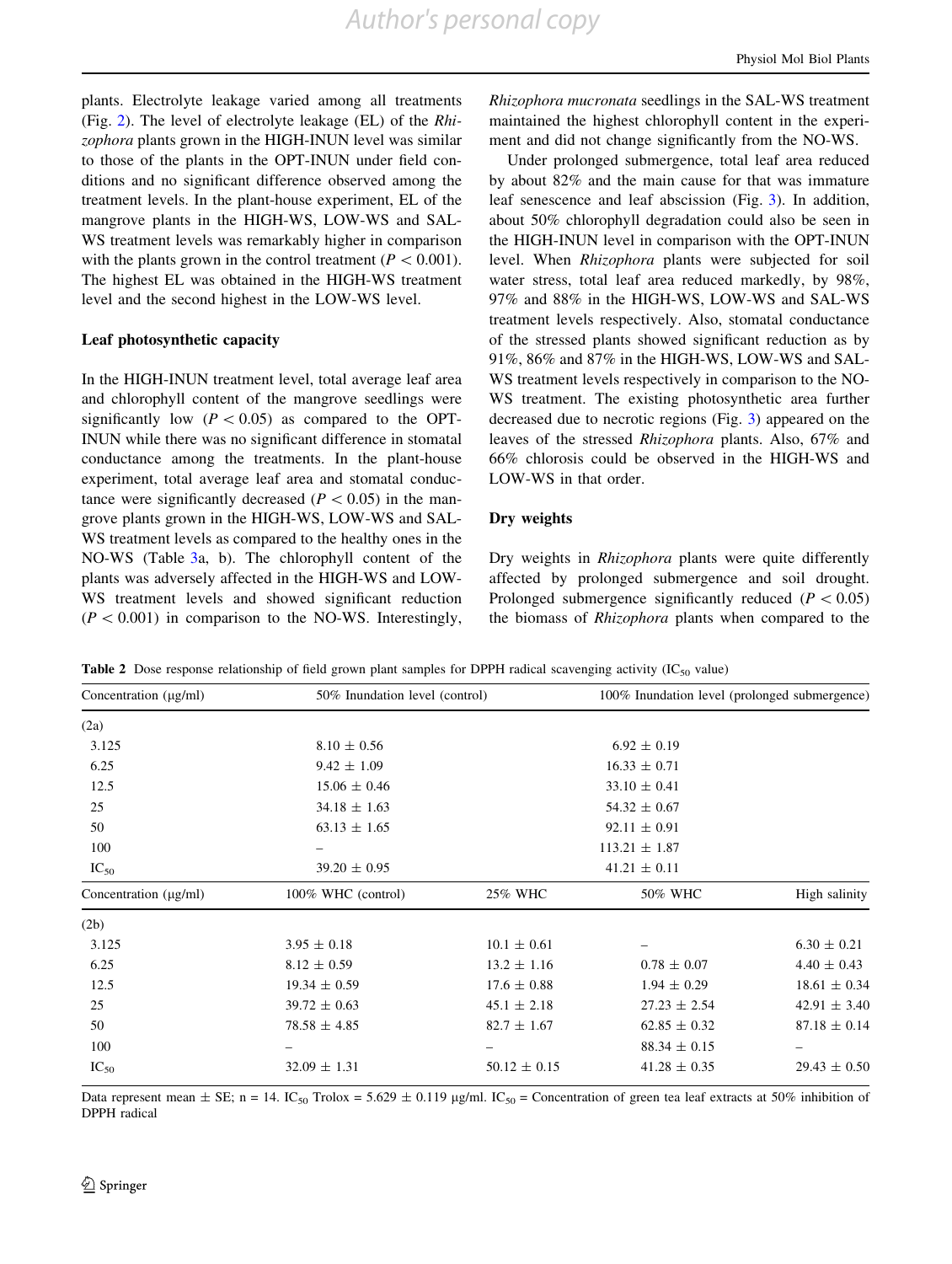*Author's personal copy*

<span id="page-10-0"></span>



Fig. 2 The variation of electrolyte leakage (%) in cell membrane with respect to each treatment level in field and the plant-house conditions. 50% inundation as the control and 100% inundation as the treatment in field conditions. In plant-house experiment, 100% WHC as the control while 25% WHC, 50%WHC and high salinity as the

water stress treatments. GLZ model results: For the field experiment; P value = 0.64 ( $df = 26$ ) and for the plant-house experiment, 25% WHC, 50% WHC and high salinity treatment,  $P$  value  $\lt$  0.001  $(df = 39)$ . Significance level shows by using different letters

Table 3 Leaf photosynthesis capacity parameters and dry matter accumulation of R. mucronata seedlings in response to two treatment levels in field conditions (2a) and four treatments in plant-house conditions (2b)

| Leaf photosynthesis capacity parameters                                | 50% Inundation level (control)  |                          | 100% Inundation level (prolonged submergence) |                             |  |
|------------------------------------------------------------------------|---------------------------------|--------------------------|-----------------------------------------------|-----------------------------|--|
| (3a)                                                                   |                                 |                          |                                               |                             |  |
| Total average leaf area $\text{(cm}^3)$ (n = 36)                       | $804.1 \pm 83.7^{\circ}$        | $147.0 \pm 37.0^{\rm b}$ |                                               |                             |  |
| Stomatal Conductance (mmol $m^{-2}s^{-1}$ ) (n = 114)                  | $552.52 \pm 57.28$ <sup>x</sup> | $544.10 \pm 48.12^x$     |                                               |                             |  |
| Chlorophyll content (CCI) $(n = 124)$                                  | $33.5 \pm 4.7^{\rm a}$          | $16.6 \pm 4.3^{\rm b}$   |                                               |                             |  |
| Dry matter accumulation (g) $(n = 22)$                                 | $189.3 \pm 18.2^x$              | $99.2 \pm 13.6^y$        |                                               |                             |  |
| Shoot: root ratio ( $n = 22$ )                                         | $4.3 \pm 1.1^a$                 |                          | $1.9 \pm 0.9^{\rm b}$                         |                             |  |
| Leaf photosynthesis capacity parameters                                | 100% WHC (control)              | 25% WHC                  | 50% WHC                                       | High salinity               |  |
| (3b)                                                                   |                                 |                          |                                               |                             |  |
| Total average leaf area $\text{(cm}^3)$ (n = 38)                       | $874.4 \pm 109.2^{\text{x}}$    | $13.7 \pm 4.1^y$         | $28.7 \pm 3.9^y$                              | $104.4 \pm 30.3^2$          |  |
| Stomatal Conductance (mmol m <sup>-2</sup> s <sup>-1</sup> ) (n = 118) | $532.02 \pm 36.40^{\circ}$      | $49.12 \pm 9.77^{\rm b}$ | $76.78 \pm 11.63^{\circ}$                     | $69.88 \pm 12.05^{\circ}$   |  |
| Chlorophyll content (CCI) $(n = 128)$                                  | $101.7 \pm 9.6^x$               | $33.4 \pm 2.0^y$         | $35.0 \pm 4.2^y$                              | $124.0 \pm 19.8^{\text{x}}$ |  |
| Dry matter accumulation ( $n = 26$ )                                   | $141.32 \pm 19.5^{\circ}$       | $11.6 \pm 1.8^{\rm b}$   | $27.5 \pm 2.5^{\circ}$                        | $37.6 \pm 5.3^{\rm d}$      |  |
| Shoot: root ratio ( $n = 26$ )                                         | $5.1 \pm 0.5^x$                 | $2.3 \pm 0.4^y$          | $2.5 \pm 0.4^y$                               | $4.7 \pm 1.2^x$             |  |

Tukey multiple comparison; 95% confidence level,  $P < 0.05$ . Values within each column with different superscripts are significantly different at  $P < 0.05$ . Significance level shows by using different letters and those were used separately for different parameters

OPT-INUN level. Rhizophora plants allocated more biomass to root system under prolonged submergence, as indicated by significantly lower ( $P < 0.05$ ) shoot: root ratio in comparison to the control plants in the OPT-INUN level. In the plant-house experiment, dry weights were significantly decreased ( $P < 0.05$ ) in the mangrove plants grown in the HIGH-WS, LOW-WS and SAL-WS treatment levels in comparison to the mangrove plants in the NO-WS (Table 3a, b). Moreover, it could be observed a higher biomass allocation to the root system of Rhizophora plants, grown in the water deficit treatments, HIGH-WS and LOW-WS. However, the mangrove plants in the SAL-WS did not behave in the same way and shoot: root ratio was not significantly different from the control plants.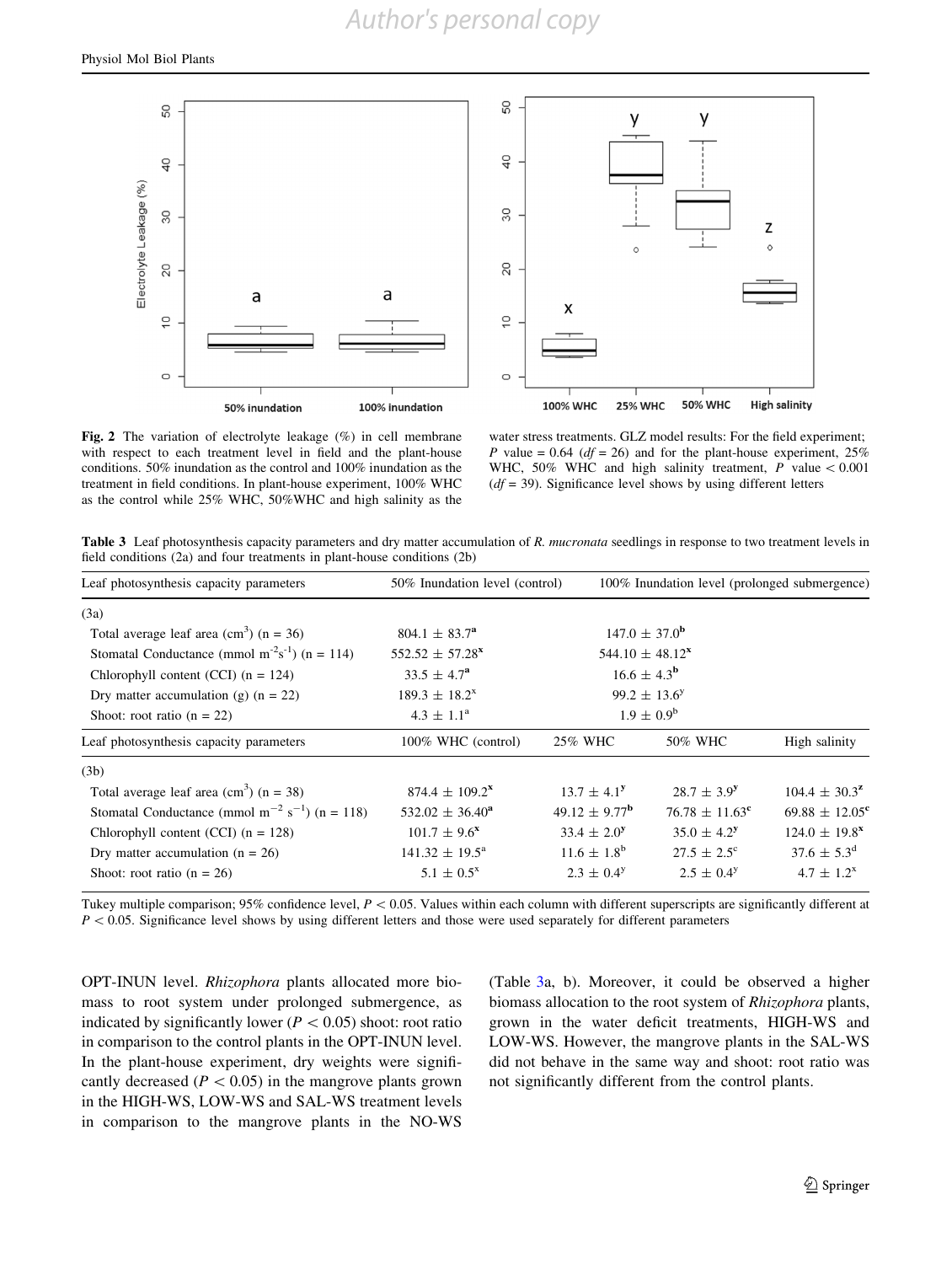<span id="page-11-0"></span>

Fig. 3 The major symptoms which caused to reduce the leaf photosynthetic capacity of the Rhizophora mucronata plants. a Leaf yellowing and rust; b immature leaf senescence; c leaf tissue disintegration; d: severe leaf necrosis; e: leaf abscission (Photos: Kodikara KAS)

### **Discussion**

Mangrove plants have evolved unique physiological traits which make them survive successfully under extreme abiotic stresses such as higher fluctuations in salinity, frequent inundation leading to hypoxia, low relative humidity and high temperature (Tomlinson [1994](#page-14-0); Alongi [2002](#page-13-0)). However, mangrove seedlings appear sensitive during their initial development phases (Aziz and Khan [2001\)](#page-13-0) hence under stressed environments various symptoms may develop leading to seedling damage and mortality. Apparently, abiotic stress conditions lead to generate excess reactive oxygen species in Rhizophora plants (Ali and Alqurainy [2006](#page-13-0); Asada [2006\)](#page-13-0) which causes to create unfavorable internal environment in plants. Particularly in this study, higher amount of toxic salts could be damaging to different sub-cellular compartments and could affect electron transport system leading to generate more ROS (Ali and Alqurainy [2006\)](#page-13-0). Water deficit causes stomatal closure thereby resulting in reduced  $CO<sub>2</sub>$ , supply despite high light intensity which directs electron transfer towards molecular oxygen. This electron transfer to molecular oxygen ultimately leads to ROS generation (Asada [2006](#page-13-0)). Free radicals in excess under stress may be harmful for metabolic processes, however, an efficient scavenging system may provide protection to the plants (Meloni et al. [2003\)](#page-14-0). In such case, higher antioxidant activity may contribute to balance ROS. Leaf extracts of the mangrove seedlings grown in different stress conditions showed significantly higher antioxidant activity as indicated by total reducing power and oxygen radical absorption capacity compared to the Rhizophora plants in controlled conditions. Although higher antioxidant activities in mangroves have been reported in earlier studies (Ravindran et al. [2012a](#page-14-0), [b;](#page-14-0) Thatoi et al. [2014\)](#page-14-0), their relationship with cellular functions and leaf photosynthetic capacity has not been reported. Lower scavenging capacity of free-radicals in plants usually results in damage of membrane fatty acids and other cellular components (Bajii et al. [2001;](#page-13-0) Sairam et al. [2002\)](#page-14-0). Generally, biosynthesis of plant polyphenolics increases under stress conditions for cellular protection against oxidative damage (Ali and Alqurainy [2006](#page-13-0); Krol et al. [2014\)](#page-14-0).

It may be assumed that polyphenolics contribute to a higher antioxidant activity in R. mucronata as indicated by remarkably higher TPC and TFC values in HIGH-INUN. Substantial change in FRAP and ORAC values of the Rhizophora plants in HIGH-INUN as compared to the *Rhizophora* plants in the OPT-INUN and low  $IC_{50}$  values of the Rhizophora plants with increased DPPH in HIGH-INUN represent higher free radical scavenging capacity. Some other studies have reported that total phenolic contents (TPC) in mangroves ranged from 4.40 to 283.3 mg GAE/g dry material (Banerjee et al. [2008](#page-13-0); Krishnamoorthy et al. [2011;](#page-14-0) Malik et al. [2017](#page-14-0)). Higher amount of phenolics were recorded in the genus Ceriops and the genus Rhizophora showed a moderate amount; 40.47 mg GAE/g dry material (Banerjee et al. [2008](#page-13-0)). In addition, total flavonoid content (TFC) ranged from 11.60 to 37.90 mg QE/g (Krishnamoorthy et al. [2011](#page-14-0); Malik et al. [2017](#page-14-0)). The TPC contents obtained in our study are higher than the values recorded in the aforementioned studies and it could be due to the induced antioxidant activity under stress conditions (Ravindran et al. [2012a](#page-14-0), [b\)](#page-14-0). However, the recorded TFC contents are congruent with the previous studies. Also, the IC<sub>50</sub> values of *Rhizophora* plants grown in stress conditions  $(< 41 \text{ µg/ml})$  in our study are lower than those of the other studies (80-365.35. µg/ml) (Banerjee et al. [2008;](#page-13-0) Ravindran et al. [2012a](#page-14-0), [b](#page-14-0)) indicating the induced scavenging capacity under stress conditions. High membrane stability (lowest electrolyte leakage) of the surviving plants in HIGH-INUN indicates that the Rhizophora plants under prolonged submergence may have compromised growth at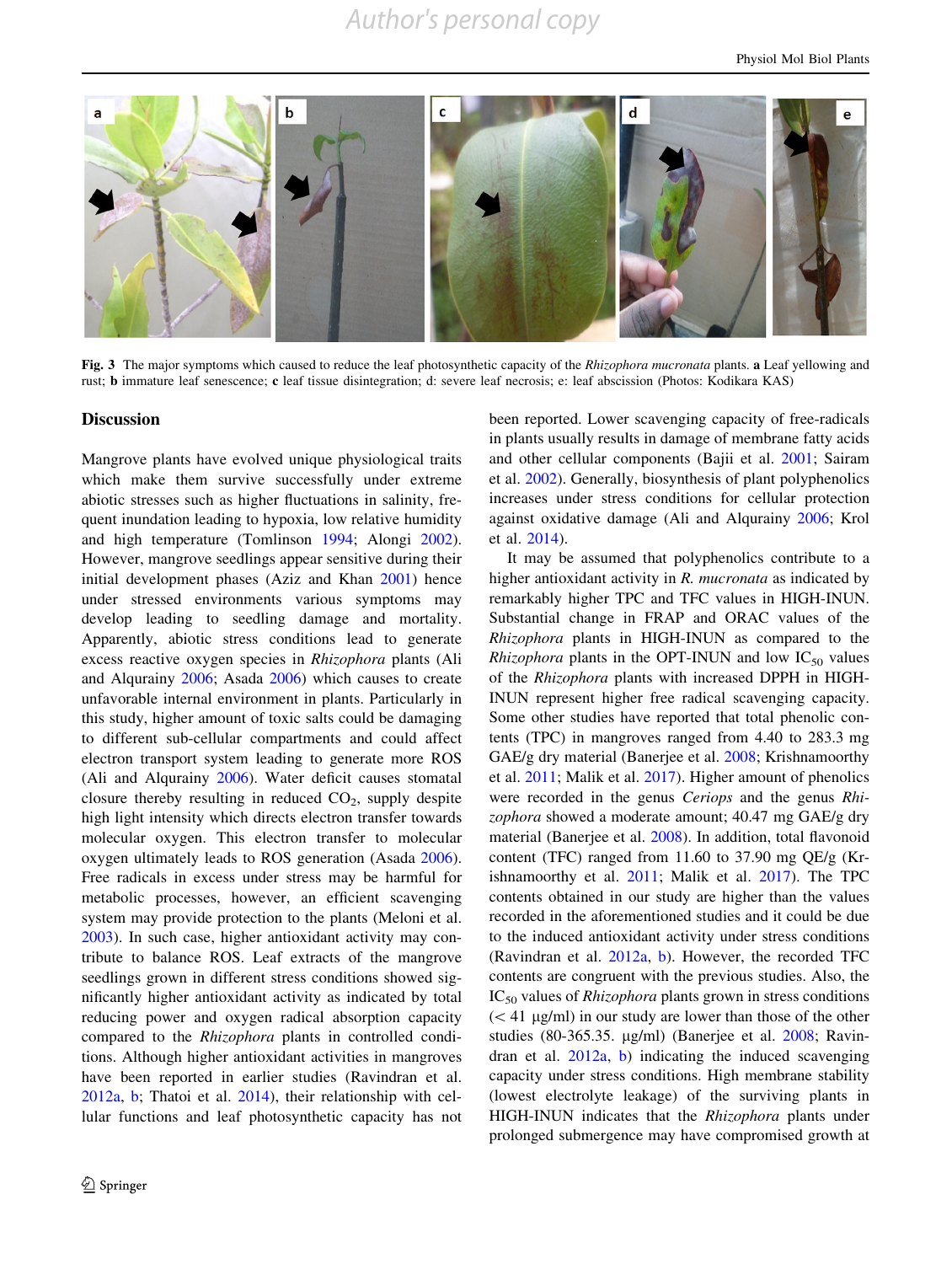the cost of survival and that they are well equipped to manage oxidative stress in the later stages by establishing a balance between ROS production and scavenging (Hameed et al. [2012\)](#page-13-0).

Lowest  $IC_{50}$  values in saline conditions (SAL-WS) indicate an efficient radical scavenging capacity although growth is substantially reduced. However, the question that requires clarification is whether the scavenging capacity of seedlings is strong enough to overcome the oxidative damage that is caused by free radical accumulation in saline conditions? Poor growth in saline conditions may be related to the energetic cost of osmotic adjustment in plants (Aziz and Khan [2016\)](#page-13-0) but further studies on antioxidant substrates and enzymes in field grown plants (HIGH-INUN) would give a clear answer to our question. In HIGH-WS, LOW-WS, TFC did not change but TPC, FRAP and ORAC increased which indicates higher antioxidant activity. However, lowest DPPH and highest  $IC_{50}$  values reflects poor radical scavenging capacity coupled with the lowest stomatal conductance and extremely poor growth. Increasing cellular damage with time also corresponds to an increased electrolyte leakage in the HIGH-WS, LOW-WS where visible symptoms of leaf damage, for example, leaf necrosis, and leaf fall were observed (Faoro and Iriti [2005\)](#page-13-0). These findings indicate that R. mucronata cannot withstand oxidative stress caused by substrate dryness/water shortage. About 90% death and tissue damages suggest that elevated AO capacities of seedlings were not sufficient enough to neutralize the excess radicals generated in the HIGH-WS, LOW-WS.

In the field trials, significantly lower total average leaf area of the Rhizophora plants under submerged conditions (HIGH-INUN) is related to the fact that R. mucronata experienced immature leaf senescence and subsequent leaf abscission. This may be related to inadequate light interception or ABA signaling in the HIGH-INUN plants (Verslues and Zhu [2005](#page-15-0)). Also, reduced chlorophyll content in the HIGH-INUN plants may be due to chlorophyll disintegration under multiple stress conditions (Ashraf and Harris [2013](#page-13-0)). Therefore, these conditions, reduced total average leaf area and chlorophyll content collectively caused to decrease the photosynthetic area of the HIGH-INUN Rhizophora plants. This scenario is further proven by significantly reduced dry weight in the HIGH-INUN plants which resulted due to decreased photosynthetic area. This could further be linked towards immobilization of carbohydrates due to light insufficiency or energy shortage due to carbon dioxide limitation (Colmer and Voesenek [2009;](#page-13-0) Ashraf and Harris [2013](#page-13-0)). In this context, more biomass allocation to adventitious roots (Poorter and Nagel [2000\)](#page-14-0) or any other root anatomical modifications (Pezeshki et al. [1990](#page-14-0)) may be an adaptation against concomitant tidal hits under prolonged submerged conditions; HIGH-INUN (Krauss et al. [2006\)](#page-14-0). No significant difference in stomatal conductance is an indicator of abundant water availability (avg. salinity of the lagoon water in rainy season and immediate after about 4 psu) under submerged conditions; HIGH-INUN (Lauri et al. [2014\)](#page-14-0).

In the plant-house experiment, all the Rhizophora plants in the HIGH-WS, LOW-WS and SAL-WS treatments were severely affected and total average leaf area, chlorophyll content, and stomatal conductance showed a considerable reduction by about 80-90% in comparison with the NO-WS plants. Reduced growth and physiological parameters in the HIGH-WS, LOW-WS and SAL-WS could be related to soil water deficit and sub-optimal substrate salinity owing to decreased soil water potential (Munns [2005;](#page-14-0) Munns and Tester [2008](#page-14-0); Ashraf and Harris [2013;](#page-13-0) Thara et al. [2016](#page-14-0)). According to Naidoo ([2006\)](#page-14-0), such a growth decline can be due to drought induced turgor reduction and reduced cell expansion in plant cells. Also, it has been recorded that reallocation of nitrogenous organic resources for osmoregulation in plant cells could severely limit plant growth (Naidoo [1985](#page-14-0)). Plants usually respond to low soil water potential by decreasing net photosynthesis and sub-sequently growth (Aziz and Khan [2001](#page-13-0)). Apparently, under water stress conditions, the mangrove leaf reduces the transpiration rate by restricting stomatal conductance (Nandy and Ghose [2001\)](#page-14-0). The causes of reduced photosynthesis could be due to either stomatal closure that may restrict  $CO<sub>2</sub>$  for carboxylation or by salt-induced damage to the photosynthetic machinery (Flexas et al. [2004](#page-13-0)). Stomatal conductance decreased in the HIGH-WS, LOW-WS and SAL-WS when compared to the NO-WS plants which may have caused reduced photosynthesis and growth despite higher chlorophyll content in SAL-WS treatment. Higher chlorophyll content in leaves could be related to fertilizer application in our experiments, therefore, it would be interesting to elucidate the role of leaf pigments with and without fertilizers in our future trials. In addition, severe necrosis and leaf abscission did matter to decrease the photosynthetic area of the Rhizophora plants. Therefore, highly reduced total leaf area, chlorophyll content (except in high salinity) and leaf damages caused to reduce the photosynthetic area of the Rhizophora plants. Proving this fact, this study has shown that dry weight is inhibited by soil drought and hypersaline conditions. Moreover, it showed that more dry weight in root system of the mangrove plants and it may be an adaption to develop deeper root system to acquire soil water.

In summary, we observed that Rhizophora seedlings increased their antioxidant capacity under the two abiotic stress conditions; prolonged submergence, and water stress. The plants grown in HIGH-INUN could be able to manage the effect of free-radical activities through the increased scavenging capacity. However, photosynthetic capacity of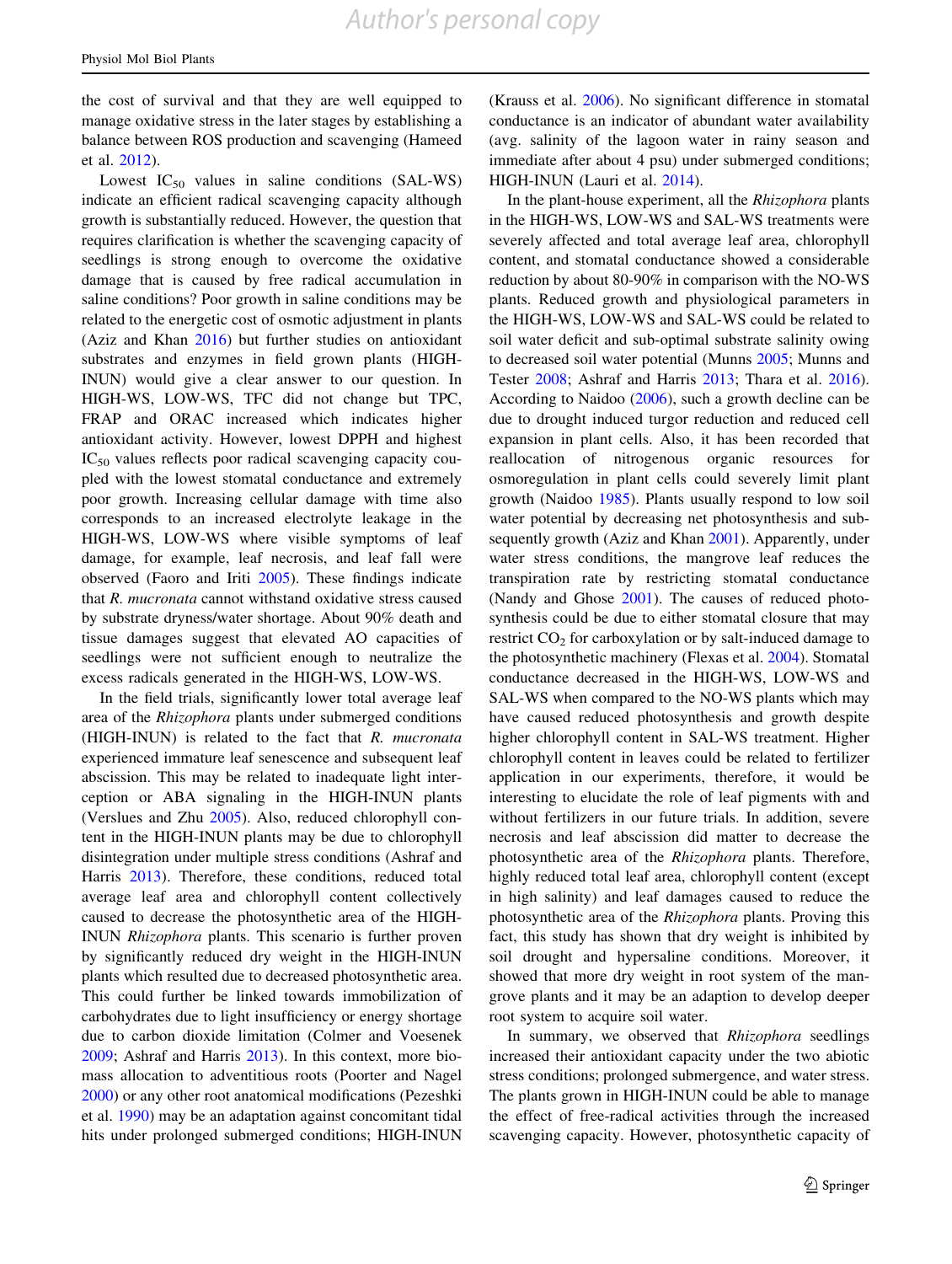<span id="page-13-0"></span>the plants grown in HIGH-INUN was lower than that of OPT-INUN, due to pre-mature senescence and leaf abscission. We also recorded that the plants in HIGH-INUN allocated more dry matter to their root system. In contrast, the Rhizophora plants in the HIGH-WS and LOW-WS treatments failed to manage the antioxidant-free radical system resulting in oxidative damage. This was clearly observed through increased membrane damage and leaf necrosis in the stressed plants. This led to a remarkable reduction in photosynthetic area of the Rhizophora plants grown in the HIGH-WS and LOW-WS treatments. However, the plants in SAL-WS were able to handle the effect of free radicals through increased scavenging capacity. Nevertheless, the plants grown under the SAL-WS treatment showed lower growth and limited stomatal conductance. Therefore, oxidative stress and its associated impacts on leaf photosynthetic capacity and dry weights in young mangrove plants are unavoidable under the persistence of the stress condition. When mentioning the applied aspect of this study, it is highly recommended to select correct planting site with suitable hydrology to avoid such lethal damages in mangrove plants used in mangrove restoration projects.

Acknowledgement This work described in this paper was supported by the VLIR-UOS-funded ''Green Dyke project'' (VLIR Ref.ZEIN2008PR347, Flemish Interuniversity Council – University Development Cooperation), University Grant commission, Sri Lanka (UGC/DRIC/UGC/DRIC/PG/2014AUG/RUH/02) and Faculty of Science, University of Ruhuna, Matara, Sri Lanka (RU/SF/RP/2015/ 02). We would also thank Mr. Douglas Thisera, SFFL, Pambala, for his field assistance.

Author contributions KASK, PR, and IA designed the research; KASK and SKM performed the fieldwork; NK, FGD and, LPJ supervised the research; NK and SKM analyzed the data; KASK and PR wrote the paper; NK, LPJ, IA and FGD edited the manuscript.

#### Compliance with ethical standards

Conflict of interest The authors declare that they have no conflict of interest.

### References

- Ali AA, Alqurainy F (2006) Activities of antioxidants in plants under environmental stress. In: Motohashi N (ed) The lutein-prevention and treatment for diseases. Transworld Research Network, Trivandrum, pp 187–256
- Alongi DM (2002) Present state and future of the world's mangrove forests. Environ Conserv 29:331–349
- Asada K (2006) Production and scavenging of reactive oxygen species in chloroplasts and their functions. Plant Physiol 141:391–396
- Asha KK, Mathew S, Lakshmanan PT (2012) Flavonoids and phenolics compounds in two mangrove species and their antioxidant property. Indian J Geo-Mar Sci 41(3):259–264
- Ashraf M (2009) Biotechnological approach of improving plant salt tolerance using antioxidants as markers. Biotechnol Adv 27:84–93
- Ashraf M, Foolad MR (2007) Roles of glycine betaine and proline in improving plant abiotic stress resistance. Environ Exp Bot 59:206–216
- Ashraf M, Harris PJC (2013) Photosynthesis under stressful environments: an overview. Photosynthetica 51:163–190
- Aziz I, Khan MA (2001) Effect of seawater on the growth, ion content and water potential of Rhizophora mucronata Lam. J Plant Recourse 14:369–373
- Aziz I, Adnan MY, Khan F (2016) Metabolic implications of salt induced osmolyte accumulation in Avicennia marina. Pak J Bot 48(1):29–36
- Bajji M, Kinet JM, Lutts S (2001) The use of the electrolyte leakage method for assessing cell membrane stability as a water stress tolerance test in durum wheat. Plant Growth Regul 00:1–10
- Banerjee D, Chakrabarti S, Hazra AK, Banerjee S, Ray J, Mukherjee B (2008) Antioxidant activity and total phenolics of some mangroves in Sundarbans. Afr J Biotechnol 7(6):805–810
- Bartosz G (1997) Oxidative stress in plants. Acta Physiol Plant 19:47–64
- Benzine IFF, Szeto YT (1999) Total antioxidant capacity of teas by the ferric reducing antioxidant power assay. J Agric Food Chem 47:633–636
- Blois MS (1958) Antioxidant determination by use of stable free radical. Nature 181:1199–1200
- Colmer TD, Voesenek LACJ (2009) Flooding tolerance: suites of plant traits in variable environments. Funct Plant Biol 36:665–681
- Cotelle N (2001) Role of flavonoids in oxidative stress. Curr Top Med Chem 1(6):569–590
- Dai J, Mumper RJ (2010) Plant phenolics: extraction, analysis and their antioxidant and anticancer properties. Molecules 15(10):7313–7352
- D'Archivio M, Filesi C, Di Benedetto R, Gargiulo R, Giovannini C, Masella R (2007) Polyphenols, dietary sources and bioavailability. Annali dellIstituto Superiore di Sanita` 43(4):348–361
- Dionisio-Sese ML, Tobita S (1998) Antioxidant responses of rice seedlings to salinity stress. Plant Sci 135(1):1–9
- Dissanayake NP, Madarasinghe SK, Kodikara KAS, Jayatissa LP, Perera AJD, Koedam N, Dahdouh-Guebas F (2014) Preliminary study on the propagule dependency of Rhizophora seedlings. J Dept wildl Conserv 2:141–151
- Dissanayake NP, Kodikara KAS, Premachandra S, Jayatissa LP (2018) Structural and functional responses of xylem in Rhizophora mucronata Lam. seedlings under drought and hypersaline conditions. J Ruhuna Sci 9(1):13–31
- DM (Department of Meteorology), 383, Bauddhaloka Mawatha, Colombo 00700, Sri Lanka. Web access: [http://www.meteo.gov.](http://www.meteo.gov.lk/) [lk/](http://www.meteo.gov.lk/). Accessed 18 June 2018
- Faoro F, Iriti M (2005) Cell death behind invisible symptoms: early diagnosis of ozone injury. Biol Plant 49:585–592
- Field CD (1998) Rehabilitation of mangrove ecosystems: an overview. Mar Pollut Bull 37:383–392
- Flexas J, Bota J, Loreto F, Cornic G, Sharkey TD (2004) Diffusive and metabolic limitations to photosynthesis under drought and salinity in C3 plants. Plant Biol 6:269–279
- Hameed A, Hussain T, Gulzar S, Aziz I, Gul B, Khan MA (2012) Salt tolerance of a cash crop halophyte Suaeda fruticosa: biochemical responses to salt and exogenous chemical treatments. Acta Physiol Plant 34:2331–2340. [https://doi.org/10.1007/s11738-](https://doi.org/10.1007/s11738-012-1035-6) [012-1035-6](https://doi.org/10.1007/s11738-012-1035-6)
- Hernandez JA, Ohnos E, Corpas FJ, Sevilla L, del Rio LA (1995) Salt-induced oxidative stress in chloroplasts of pea plants. Plant Sci 105:151–167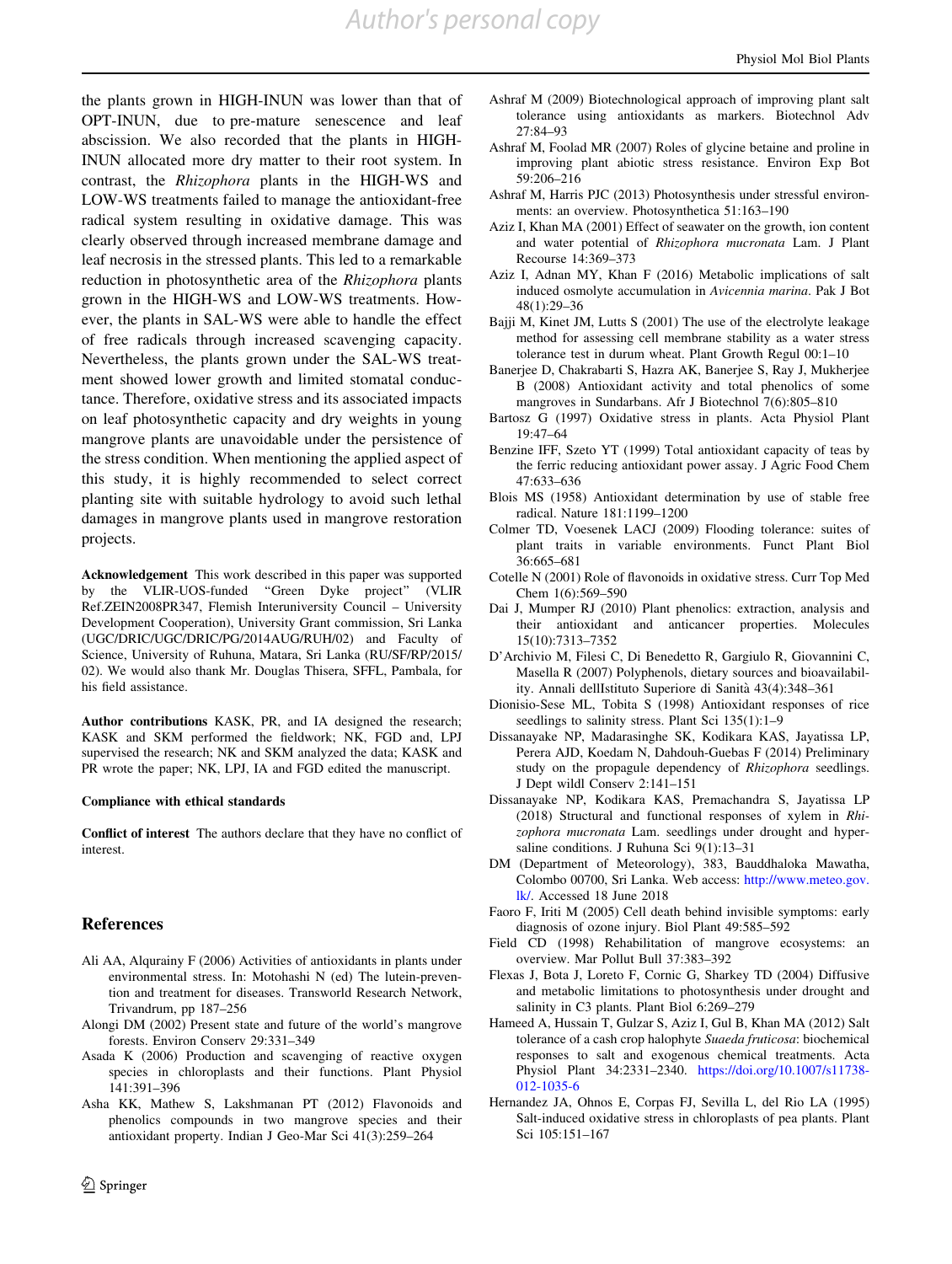- <span id="page-14-0"></span>Hoppe-Speer SCL, Adams JB, Rajkaran A, Bailey D (2011) The response of the red mangrove Rhizophora mucronata Lam. to salinity and inundation in South Africa. Aquat Bot 95:71–76
- Hussain B, Ali B (2015) Leaf longevity in plants under water stress a review. Indian J Plant Sci. ISSN: 2319–3824 (Online) An Open Access, Online. International Journal. Available at [http://www.](http://www.cibtech.org/jps.html) [cibtech.org/jps.html](http://www.cibtech.org/jps.html)
- IUCN Sri Lanka (2009) An assessment of post tsunami restoration and conservation initiatives in coastal stretch of Matara, Sri Lanka
- Jayatissa LP, Wickramasinghe WAADL, Dahdouh-Guebas F, Huxham M (2008) Interspecific variations in responses of mangrove seedlings to two contrasting salinities. Int Rev Hydrobiol 93(6):700–710
- Khanbabaee K, van Ree T (2001) Tannins: classification and definition. Nat Prod Rep 18:641–649
- Kodikara KAS, Mukherjee N, Jayatissa LP, Dahdouh-Guebas F, Koedam N (2017) Have mangrove restoration projects worked? An in-depth study in Sri Lanka. Restor Ecol 25(5):705–716. <https://doi.org/10.1111/rec.12492>
- Krauss KW, Doyle TW, Twilley RR, Rivera-Monroy VH, Sullivan JK (2006) Evaluating the relative contributions of hydroperiod and soil fertility on growth of south Florida mangroves. Hydrobiologia 569:311–324
- Krishnamoorthy M, Sasikumar JM, Shamna R, Pandiarajan C, Sofia P, Nagarajan B (2011) Antioxidant activities of bark extract from mangroves, Bruguiera cylindrica (L.) Blume and Ceriops decandra Perr. Indian J Pharmacol 43:557–562
- Król A, Amarowicz R, Weidner S (2014) Changes in the composition of phenolic compounds and antioxidant properties of grapevine roots and leaves (Vitis vinifera L.) under continuous of long-term drought stress. Acta Physiol Plant 36(6):1491–1499
- Lauri PE, Marceron A, Normand F, Dambreville A, Regnard JL (2014) Soil water deficit decreases xylem conductance efficiency relative to leaf area and mass in the apple. J Plant Hydrol 1:e0003
- Li W, Hydamaka AW, Lowry L, Beta T (2009) Comparison of antioxidant capacity and phenolic compounds of berries, chokecherry and seabuckthorn. Cent Eur J Biol 4(4):499–506. <https://doi.org/10.2478/s11535-009-0041-1>
- Li W, Pickard MD, Beta T (2007) Effect of thermal processing on antioxidant properties of purple wheat bran. Food Chem 104:1080–1086
- Liu X, Huang B (2000) Heat stress injury in relation to membrane lipid peroxidation in creeping bentgrass. Crop Sci 40:503–510
- Malik NH, Mohdsin Z, Razak SBA, Ibrahim K, Zainol MK (2017) Antioxidative activities and flavonoids contents in leaves of selected mangrove species in Setiu Wetlands extracted using different solvents. J Sustain Sci Manag 2017:24–34
- McKersie BD, Bowley SR, Harjanto E, Leprince O (1996) Waterdeficit tolerance and field performance of transgenic alfalfa overexpressing superoxide dismutase. Plant Physiol 11(1):1177–1181
- Meloni DA, Oliva MA, Martinez CA, Cambraia J (2003) Photosynthesis and activity of superoxide dismutase, peroxidase and glutathione reductase in cotton under salt stress. Environ Exp Bot 49:69–76
- Munns R (2005) Comparative physiology of salt and water stress. Plant Cell Environment 25:239–250
- Munns R, Tester M (2008) Mechanisms of salinity tolerance. Annu Rev Plant Biol 59:651–681
- Naidoo G (1985) Responses of the mangrove Rhizophora mucronata to high salinities and low osmotic potentials. S Afr J Bot 52:124–128
- Naidoo G (2006) Factors contributing to dwarfing in the mangrove Avicennia marina. Ann Bot 97:1095–1101
- Nandy DP, Ghose M (2001) Photosynthesis and water-use efficiency of some mangroves from Sundarbans, India. J Plant Biol 44:213–219
- National Resources Conservation Service (NRCS). Soil quality kit: guides for educators. United Sates Department of Agriculture (USDA), U.S.A. [http://www.nrcs.usda.gov/wps/portal/nrcs/site/](http://www.nrcs.usda.gov/wps/portal/nrcs/site/national/home/) [national/home/](http://www.nrcs.usda.gov/wps/portal/nrcs/site/national/home/). Accessed 25 June 2017
- Noctor G, Foyer CH (1998) Ascorbate and glutathione: keeping active oxygen under control. Annu Rev Plant Physiol Plant Mol Biol 49:249–279
- Northeast Region Certified Crop Adviser (2010) Cornell University, Ithaca, NY 14850, United States. [http://nrcca.cals.cornell.edu/](http://nrcca.cals.cornell.edu/nutrient/CA5/CA0539.php) [nutrient/CA5/CA0539.php.](http://nrcca.cals.cornell.edu/nutrient/CA5/CA0539.php) Accessed 21 Apr 2017
- Ou B, Hampsch-Woodill M, Prior RL (2001) Development and validation of an improved oxygen radical absorbance capacity assay using fluorescein as the fluorescent probe. J Agric Food Chem 49:4619–4626
- Pezeshki SR, De Laune RD, Patrick JWH (1990) Differential response of selected mangroves to soil flooding and salinity: gas exchange and biomass. Can J For Res 20:869–874
- Poorter H, Nagel O (2000) The role of biomass allocation in the growth response of plants to different levels of light,  $CO<sub>2</sub>$ , nutrients and water: a quantitative review. Aust J Plant Physiol 27:595–607
- Ranasinghe P, Premakumara GAS, Wijayarathna CD, Ratnasooriya WD (2012) Antioxidant activity of Caryota urens L. (Kithul) Sap. Trop Agric Res 23(2):117–125
- Ravindran C, Naveenan T, Varatharajan GR, Rajasabapathy R, Meena RM (2012a) Antioxidants in mangrove plants and endophytic fungal associations. Bot Mar 55:269–279
- Ravindran C, Naveenan T, Varatharajan GR, Rajasabapathy R, Meena RM (2012b) Antioxidants in mangrove plants and endophytic fungal associations. Bot Mar 55(3):269–279
- Sairam RK, Veerabhadra RK, Srivastava GC (2002) Differential response of wheat genotypes to long term salinity stress in relation to oxidative stress, antioxidant activity and osmolyte concentration. Plant Sci 163:1037–1046
- Shao HB, Li-Ye Chu LY, Jaleel CA, Zhao CX (2008) Water-deficit stress-induced anatomical changes in higher plants. C. R. Biol 331:215–225
- Siddhuraju P, Becker K (2003) Antioxidant properties of various solvent extracts of total phenolic constituents from three different agroclimatic origins of drumstick tree (Moringa oleifera Lam.) leaves. J Agric Food Chem 51(8):2144–2155
- Singleton VL, Orthofer R, Lamuela-Raventos RM (1999) Analysis of total phenols and other oxidation substrates and antioxidants by means of Folin-Ciocaltue reagent. Methods Enzymol 299:152–178
- Smirnoff N (1993) The role of active oxygen in the response of plants to water deficit and desiccation. New Phytol 125:27–58
- Thara MHMT, Dissanayake NP, Kodikara KAS, Perera AJD, Jayatissa LP (2016) Morphological and Anatomical responses of Rhizophora mucronata Lam. to water stress under greenhouse condition. In: Proceedings of 3rd Ruhuna international science and technology conference (RISTCON), vol 3, p 10
- Thatoi HN, Patra JK, Das SK (2014) Free radical scavenging and antioxidant potential of mangrove plants: a review. Acta Physiol Plant 36(3):561–579
- Thitilertdecha N, Teerawutgulrag A, Kilburn JD, Rakariyatham N (2010) Identification of major phenolic compounds from Nephelium lappaceum L. and their antioxidant activities. Molecules 15:1453–1465
- Tomlinson PB (1994) The botany of mangroves. Cambridge University Press, Cambridge
- Valentao P, Fernandes E, Carvalho F, Andrade PB, Seabra RM, Bastos ML (2002) Antioxidative properties of cardoon (Cynara